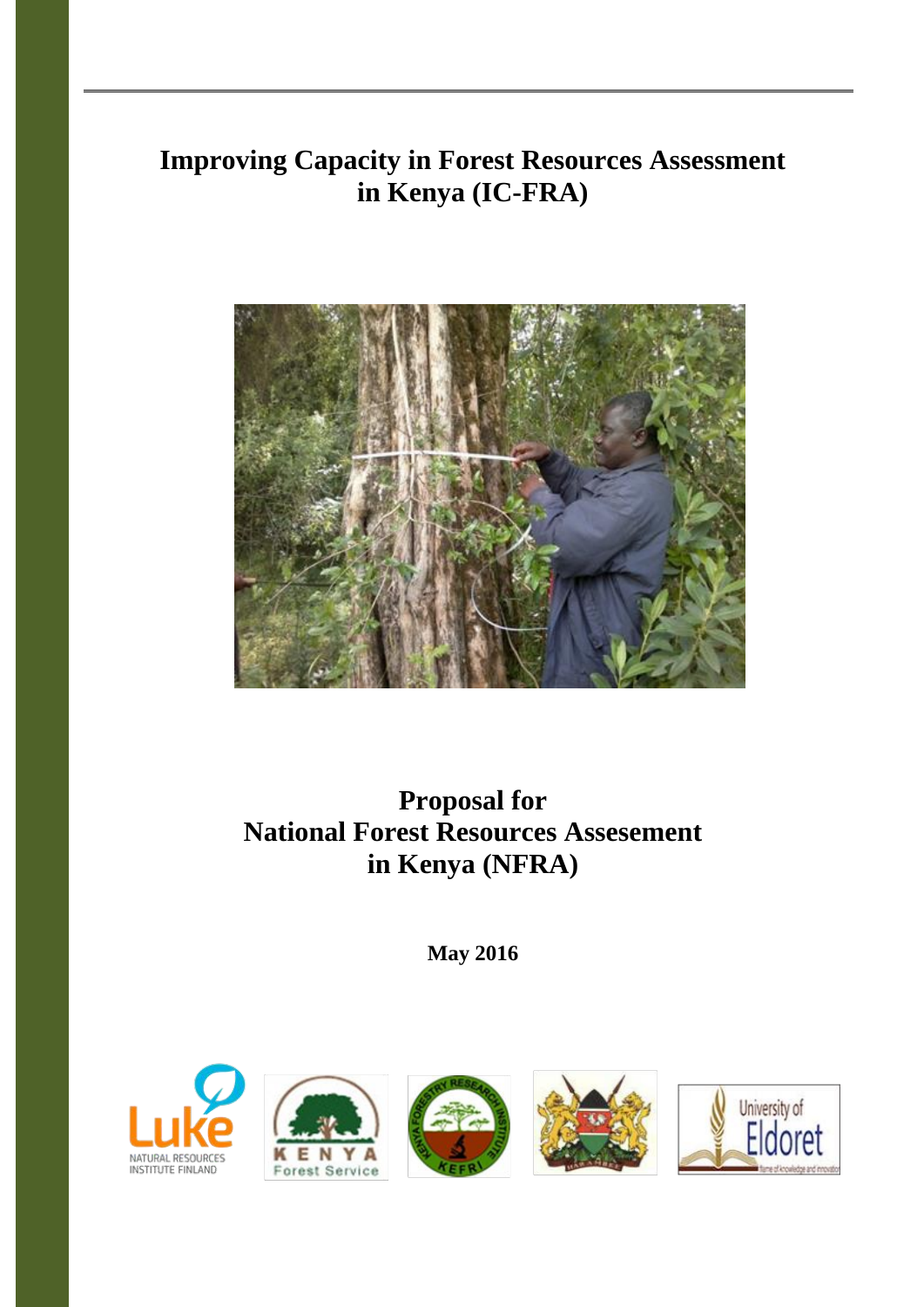#### **© KFS, 2016**

All rights reserved. No part of this guide may be reproduced or transimitted in any form or by any means, electronic, electrostatic, magnetic or mechanical, including photocopying or recording on any information storage and retrieval system, without prior permission in writing from either Director Natural Resources Institute Finland (Luke), Kenya Forest Service (KFS), Kenya Forestry Research Institute (KEFRI), Department of Resource Surveys and Remote Sensing (DRSRS); and Vice Chancellor University of Eldoret (UoE) except for short extracts in fair dealing, critical scholarly review or discourse with acknowledgement.

#### **Prepared by:**

The Project *Improving Capacity in Forest Resources Assessment in Kenya (IC-FRA)* implemented 2013–2015

#### **Compiled by:**

Mbae N. Muchiri, John Ngugi, Mwangi Kinyanjui, Balozi B. Kirongo, Fredrick Ojuang, Peter Nduati, Willis Atie, Beatrice Ndakwe, Helena Haakana, Pekka Hyvönen, Jukka Alm, András Balázs, Heikki Parikka, Juha Heikkinen

**Cover caption**: Front page photograph by H. Haakana: Measuring tree diameter in the IC-FRA pilot inventory.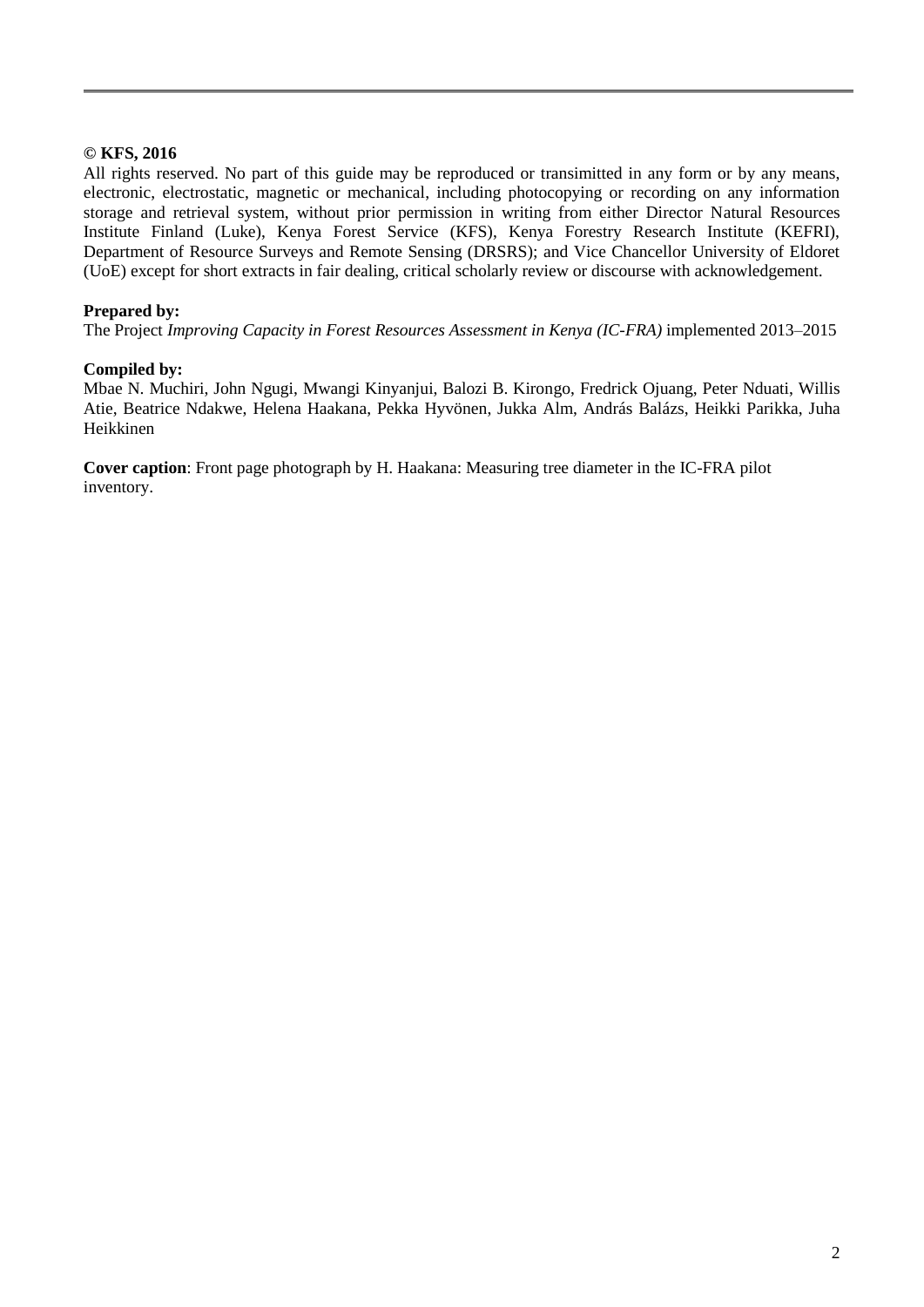# **Table of Contents**

| 1                |  |
|------------------|--|
| 1.1              |  |
| 1.2              |  |
| 1.3              |  |
| $\overline{2}$   |  |
| 2.1              |  |
| 2.2              |  |
| 2.3              |  |
| 3                |  |
| 3.1              |  |
| 3.2              |  |
| 3.3              |  |
| 4                |  |
| 5                |  |
| 6                |  |
| 7                |  |
| 8                |  |
| 8.1              |  |
| 8.2              |  |
| $\boldsymbol{9}$ |  |
| 9.1              |  |
| 9.2              |  |
| 10               |  |
| 10.1             |  |
| 10.2             |  |
| 11               |  |
|                  |  |
|                  |  |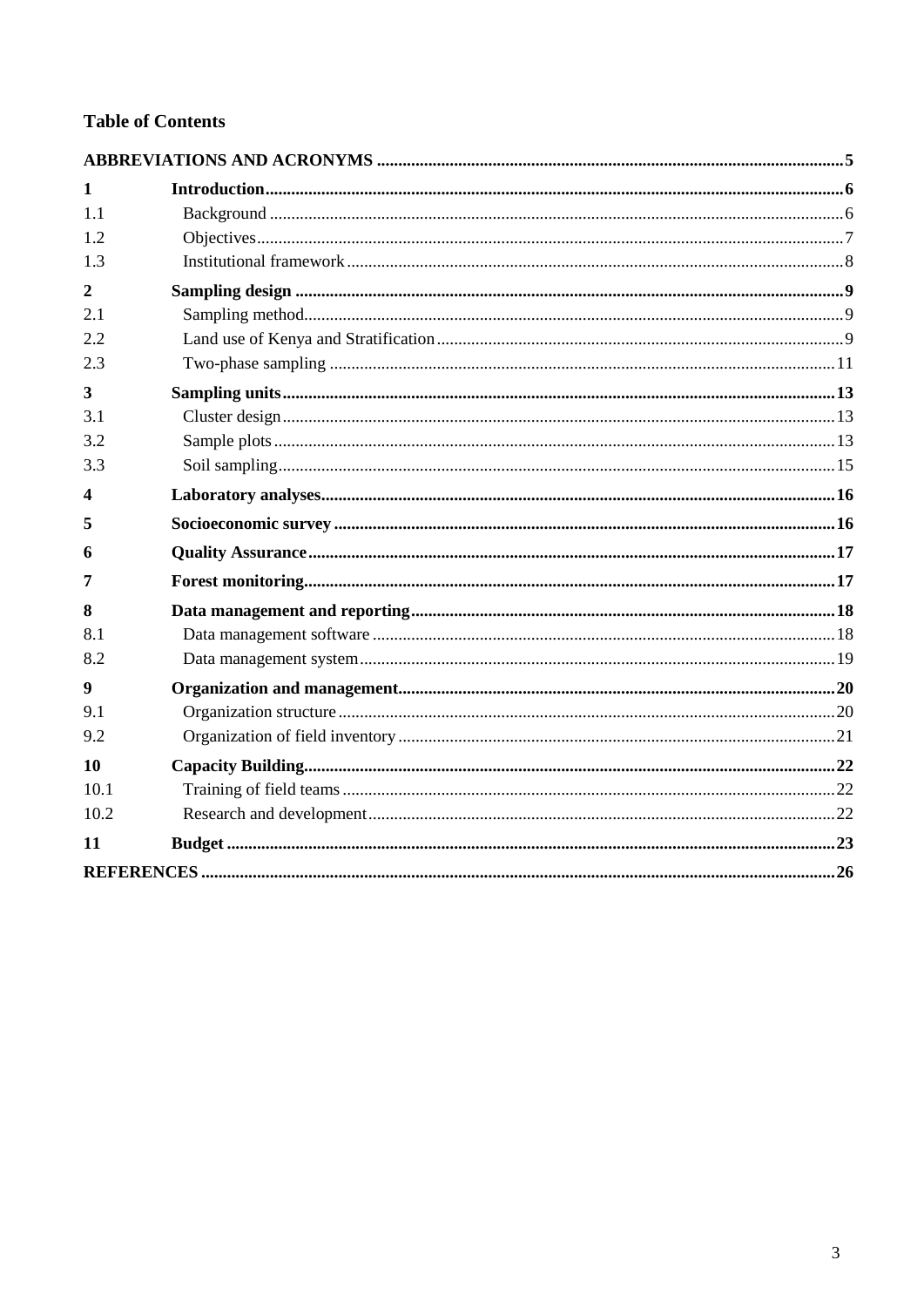# **List of Tables**

| Table 2. Area of different forest types and land use classes* in Kenya by different strata (km <sup>2</sup> )11 |  |
|-----------------------------------------------------------------------------------------------------------------|--|
|                                                                                                                 |  |
|                                                                                                                 |  |
|                                                                                                                 |  |
|                                                                                                                 |  |
|                                                                                                                 |  |

## **List of Figures**

# **List of Appendices**

Appendix 1. Technical report on Sampling design simulations

Appendix 2. Field Manual for Biophysical Forest Resources Assessment in Kenya

Appendix 3. Manual for Preparation and Organic Carbon Analyses from Forest soil and Mangrove sediment samples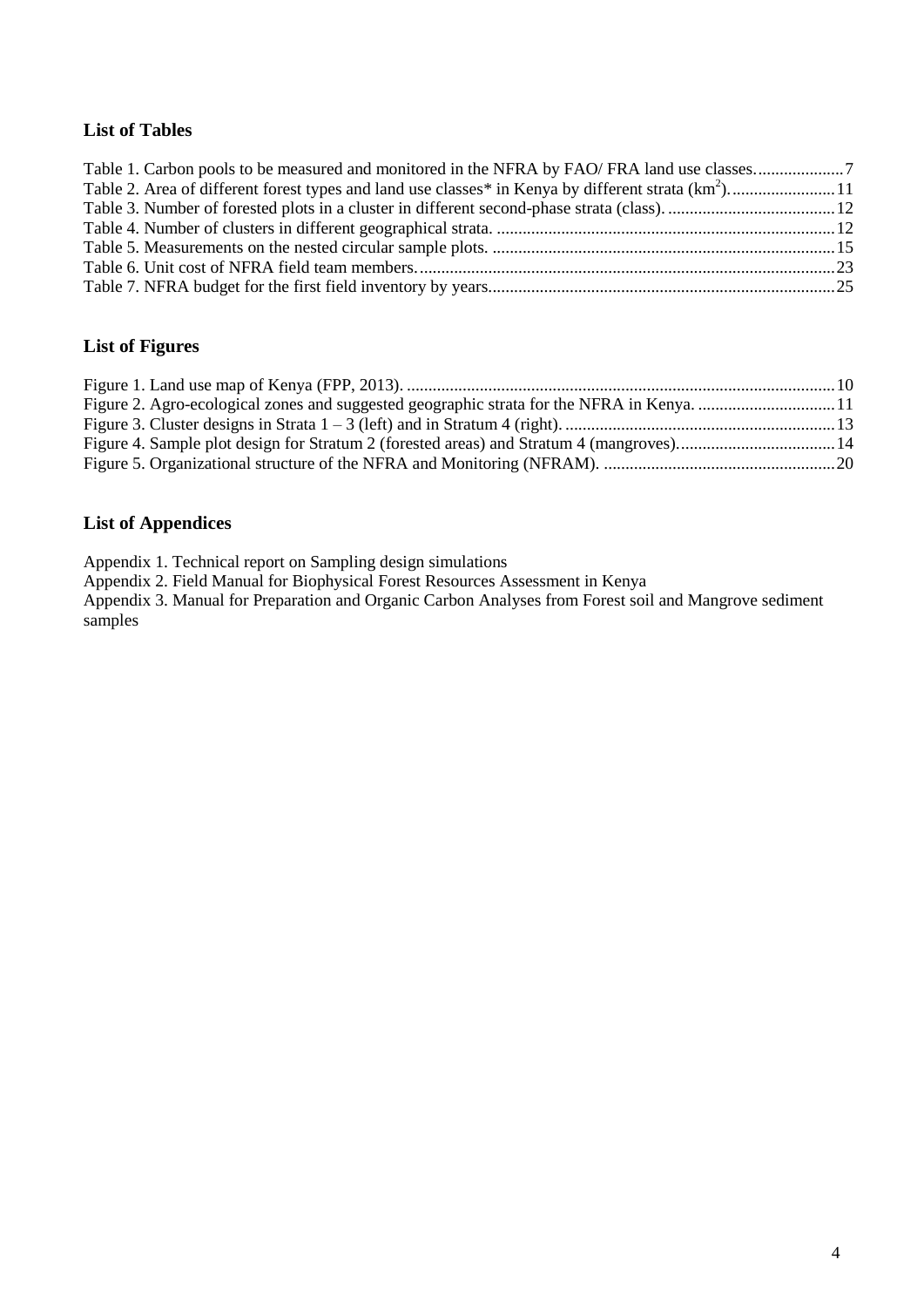# **ABBREVIATIONS AND ACRONYMS**

| AGB            | Above-ground Biomass                                                       |
|----------------|----------------------------------------------------------------------------|
| <b>ASAL</b>    | Arid and Semi-Arid Land                                                    |
| dbh            | Diameter at the breast height (1.3 m)                                      |
| <b>DRSRS</b>   | Department of Resource Surveys and Remote Sensing                          |
| <b>ERMIS</b>   | Environmental Research, Mapping and Information System                     |
| <b>FAO</b>     | Food and Agriculture Organization of the United Nations                    |
| <b>FRA</b>     | <b>Forest Resources Assessment Programme</b>                               |
| <b>GHG</b>     | <b>Greenhouse Gas</b>                                                      |
| <b>GIS</b>     | Geographic Information Systems                                             |
| <b>GPS</b>     | <b>Global Positioning System</b>                                           |
| ha             | Hectare                                                                    |
| <b>ICRAF</b>   | International Center for Research on Agroforestry                          |
| <b>IPCC</b>    | Intergovernmental Panel on Climate Change                                  |
| <b>JKUAT</b>   | Jomo Kenyatta University of Agriculture and Technology                     |
| <b>KEFRI</b>   | Kenya Forestry Research Institute                                          |
| <b>KFS</b>     | Kenya Forest Service                                                       |
| kNN            | $\overline{k}$ -Nearest Neighbour                                          |
| <b>KMFRI</b>   | Kenya Marine and Fisheries Research Institute                              |
| <b>KNBS</b>    | Kenya National Bureau of Statistics                                        |
| <b>KWS</b>     | Kenya Wildlife Service                                                     |
| $\rm LC$       | <b>Land Cover</b>                                                          |
| LU             | Land Use                                                                   |
| <b>LULUCF</b>  | Land Use, Land-Use Change and Forestry                                     |
| Luke           | <b>Natural Resources Institute Finland</b>                                 |
| <b>MENR</b>    | Ministry of Environment and Natural Resources                              |
| <b>MRV</b>     | Measurement, Reporting and Verification                                    |
| <b>NFI</b>     | National Forest Inventory                                                  |
| <b>NFMA</b>    | National Forest Monitoring and Assessment                                  |
| <b>NFRA</b>    | <b>National Forest Resources Assessment</b>                                |
| <b>OF</b>      | Open Foris                                                                 |
| <b>OWL</b>     | Other Wooded Land                                                          |
| <b>PDA</b>     | Personal Digital Assistant                                                 |
| <b>PSP</b>     | Permanent Sample Plot                                                      |
| QA             | <b>Quality Assurance</b>                                                   |
| QC             | <b>Quality Control</b>                                                     |
| <b>RDA</b>     | <b>Regional Development Authority</b>                                      |
| <b>REDD</b>    | Reducing Emissions from Deforestation and Forest Degradation               |
| <b>RS</b>      | <b>Remote Sensing</b>                                                      |
| <b>SFM</b>     | <b>Sustainable Forest Management</b>                                       |
| <b>TOF</b>     | <b>Trees Outside Forests</b>                                               |
| <b>TWG</b>     | <b>Technical Working Group</b>                                             |
| <b>UNDP</b>    | <b>United Nations Development Programme</b>                                |
| <b>UNEP</b>    | <b>United Nations Environment Programme</b>                                |
| <b>UNFCCC</b>  | United Nations Framework Convention on Climate Change                      |
| <b>UN-REDD</b> | United Nation's Reducing Emissions from Deforestation and Degradation (UN- |
|                | REDD) Programme                                                            |
| <b>UoE</b>     | University of Eldoret                                                      |
| <b>UTM</b>     | <b>Universal Transverse Mercator</b>                                       |
| <b>WB</b>      | World Bank                                                                 |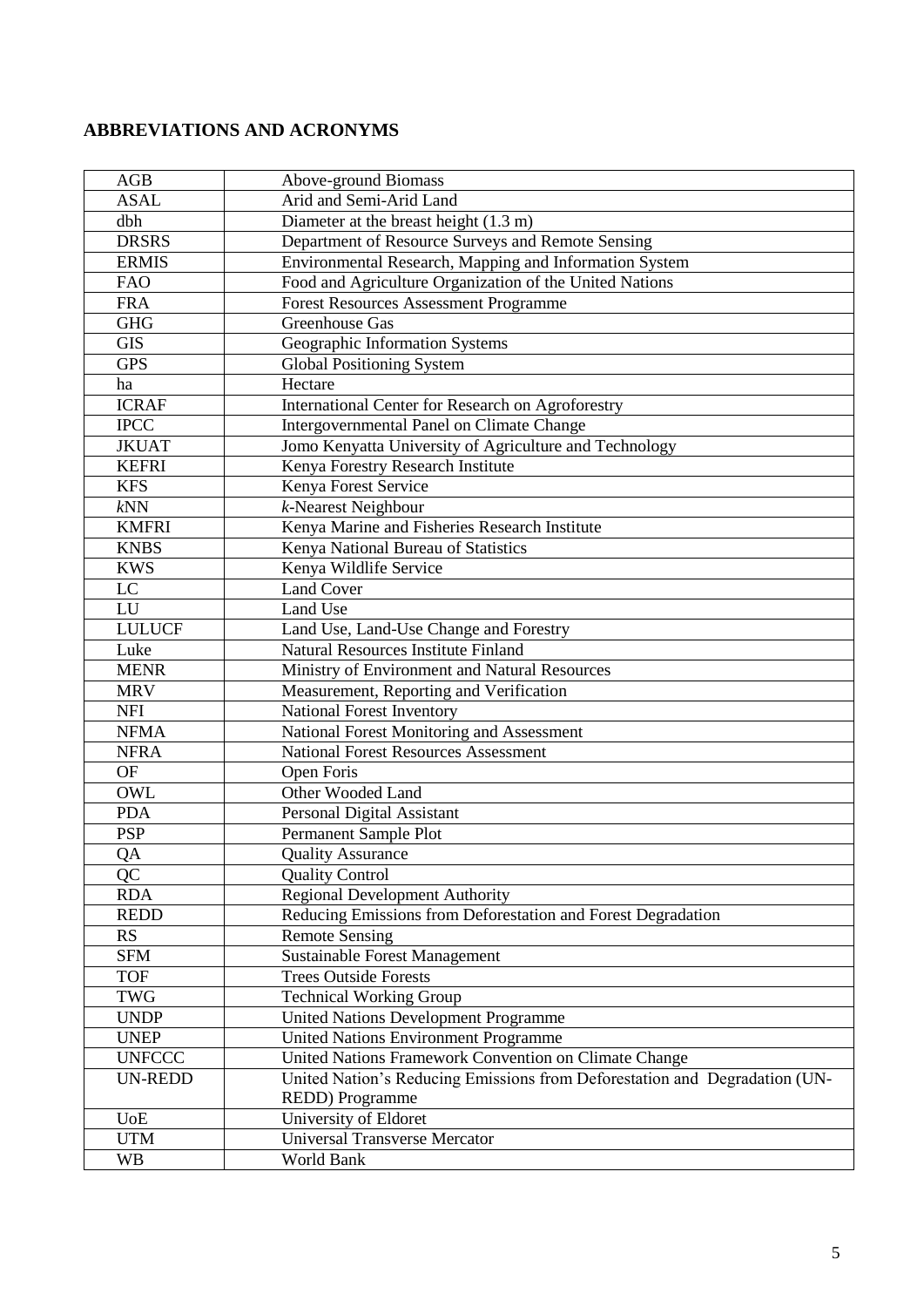#### **1 Introduction**

#### **1.1 Background**

Today, the need for forest monitoring has never been greater because of growing demand for information both for national and international policy processes. Forests have a key role in mitigating climate change, preserving biodiversity, maintaining water catchments, producing various goods and services, providing livelihood and increasing food security. To manage and develop forests in environmentally, economically and socially sustainable way, it is crucial to have accurate information on forest and tree resources. This implies that all land use areas growing trees, and all forest products and services including commercially grown tree species must be assessed accurately. Comprehensive and representative information provides a basis for national-level analyses and strategic planning, and enables knowledge-based decision making. Data that is correctly and accurately collected (right design, correctly measured with minimum error) and statistically analysed data and time series increase knowledge of trends in forests and understanding of interactions between forests and other land uses.

In Vision 2030 forests are identified as one of the key drivers of the economy in Kenya, and the overall goal is to conserve natural resources; using them wisely in a sustainable manner without compromising economic growth (Kenya 2007). Consequently, forest policy aims to ensure adequate supply of forest products and services by increasing forest cover from the current 6.9% to 10% through environmental conservation and tree-planting. National strategies should take cognizance of the country's commitments to international conventions and processes, such as Convention on Biological Diversity (CBD), United Nations Framework Convention on Climate Change (UNFCCC) and Reducing Emissions from Deforestation and forest Degradation (REDD), sustainable management of forests and enhancement of forest carbon stocks (REDD+). Information requirements in these processes and in other international reporting, e.g. FAO's Global Forest Resources Assessment (FRA) (FAO, 2012, 2013), are similar as in the national forest policy: accurate, consistent and representative information on forest resources, products and services at regular intervals.

Sustainable forest management is defined and assessed by criteria and indicators that are tools for measuring and monitoring the status and changes in a forest. The indicators should capture quantitative and qualitative information on the following thematic areas (FAO, 2003): 1) Extent of forest resources; 2) Forest biological diversity; 3) Forest health and vitality; 4) Productive functions of forest resources; 5) Protective functions of forest resources; 6) Socio-economic functions of forest; and 7) Legal, policy and institutional framework. The forest resources in this context encompass also trees outside forests (TOF).

The main challenges in REDD+ and reporting to UNFCCC include assessing carbon emissions by various sources and removals by sinks, and changes in carbon stocks over time (IPCC, 2006). The Government of Kenya has committed herself to submitting UNFCCC a National Greenhouse Gas (GHG) Inventory report every four years. The REDD+ mechanism under UNFCCC in turn provides incentives to climate change mitigation activities and the payments are based on credible evidence of the achievements. To assess forest carbon stocks and verify REDD+ activities, the country must establish a transparent monitoring system for measurement, reporting and verification (MRV) which captures both drastic changes such as deforestation and felling (clear felling or selective felling) and gradual changes related to growth or degradation (UNFCCC, 2010). Given that mitigation activities are likely to affect availability of other forest products and services especially at the local level, information on other uses and values are required to help in forest management and optimizing total benefits.

Currently, the quantity, quality and trends in growth and yield of forest and tree resources are poorly known especially outside gazetted forests in Kenya. It is only from state plantations that sufficient data on the growing stock available was collected in Natural Resource Management project (NRM) in 2008 – 2011 for operative forest management planning. At the national level, there is no accurate, comprehensive and up-todate information on forest biomass and volume to provide for strategic management planning and forest policy processes. The estimates of forest coverage and its changes are based on satellite remote sensing (FPP 2013) and volume estimates on partial or outdated inventories. Satellite imagery is adequate in assessing drastic changes such as deforestation or clear felling but not for growth or degradation. Regarding forest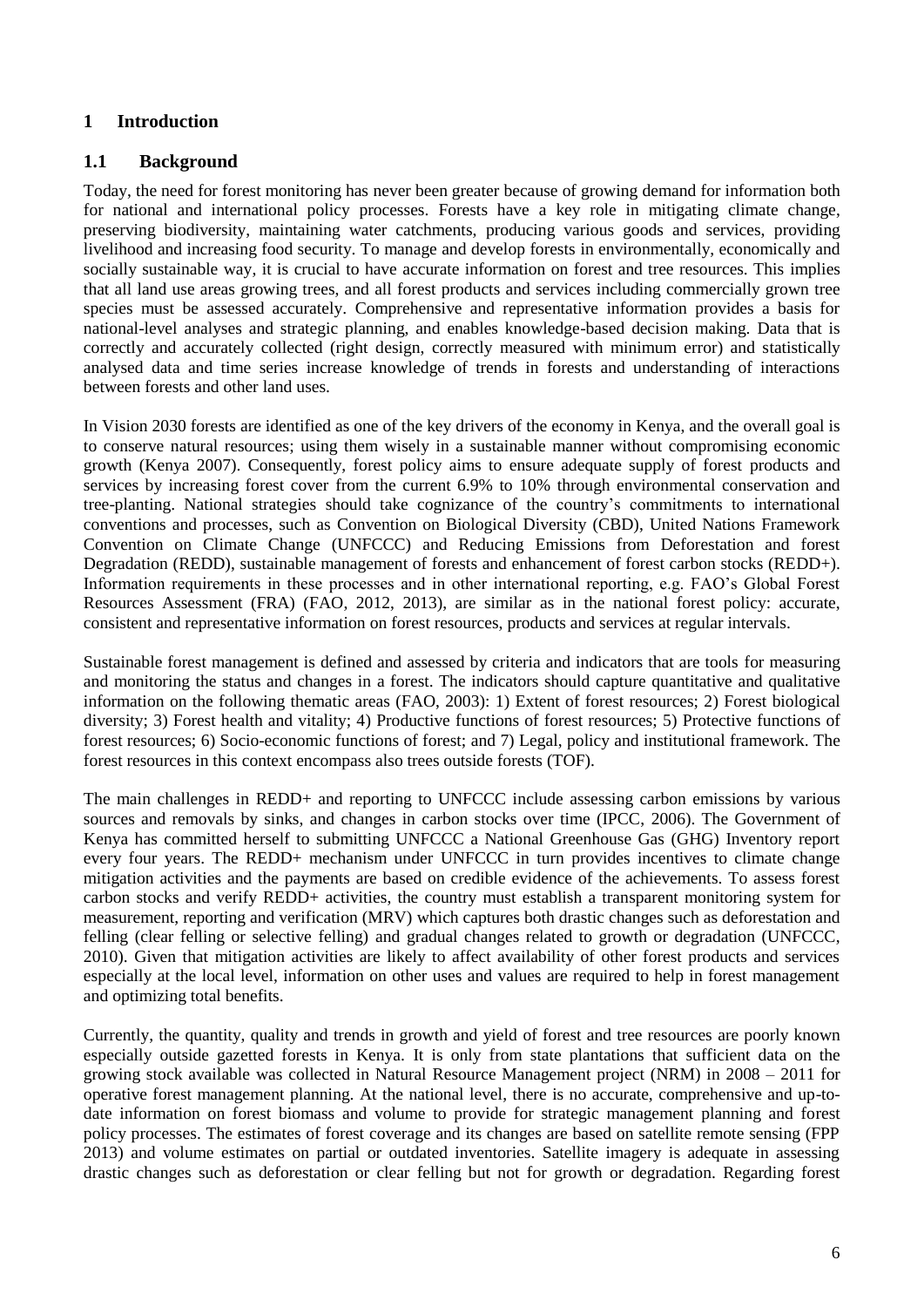carbon stocks by five pools (above-ground biomass, below-ground biomass, dead wood, litter and soil), there is limited information based on research on restricted areas or global allometric functions. However, accurate data at the national level is lacking.

# **1.2 Objectives**

The Government of Kenya (GoK) is in the process of developing a national greenhouse gas (GHG) accounting and reporting system as part of the National REDD+ Programme and establishing a National Forest Monitoring System. This document is a proposal for a National Forest Resources Assessment (NFRA) design and (technical) implementation in Kenya. The suggested NFRA is based on statistical sampling procedures and includes both a biophysical field inventory and a socioeconomic survey. The NFRA will produce accurate information on the current status of forest resources at the national level and form a sound basis for the monitoring system. Repeated field inventories will provide information on changes, for example, in land use, forest cover and biomass, for monitoring purposes. The socioeconomic survey will provide data for analysing the driving forces behind the changes.

With regard to the national forest policy and management, the NFRA will produce information on indicators of sustainable forest management. The indicators are attributes that can be measured and help in monitoring the status and changes in forests. The information produced by the NFRA will cover thematic areas of sustainable forest management (FAO, 2003) required for the global FRA reporting (FAO, 2013). The main information produced by the NFRA can be summarized as follows:

- 1. area by land use categories and forest types, by dominant tree species, age classes etc. (changes in forest area through repeated inventories);
- 2. volume and biomass of the growing stock including trees outside forests (TOF);
- 3. change in the growing stock (through repeated inventories);
- 4. carbon stocks by the five carbon pools defined in the IPCC guidelines;
- 5. forest biodiversity;
- 6. forest health and vitality;
- 7. productive and protective functions of forest resources; and
- 8. socio-economic functions of forest.

For the international reporting to the UNFCCC, the NFRA will cover all five carbon pools on forest land and additionally, part of the pools on all land use areas (Table 1). Due to the optimized NFRA sampling design, soil and litter sampling is carried out only on forest land in the NFRA, and therefore, litter and soil organic carbon on other lands such as agricultural or pasture land are not covered by the proposed NFRA.

| Carbon pool          | <b>Forest land</b>      | Other wooded land       | <b>Other land</b>       |  |  |
|----------------------|-------------------------|-------------------------|-------------------------|--|--|
| Above-ground biomass | Field measurements      | Field measurements      | Field measurements      |  |  |
| Below-ground biomass | Apply developed         | Apply developed         | Apply developed         |  |  |
|                      | allometric equations to | allometric equations to | allometric equations to |  |  |
|                      | field measurements of   | field measurements of   | field measurements of   |  |  |
|                      | above-ground tree       | above-ground tree       | above-ground tree       |  |  |
|                      | variables               | variables               |                         |  |  |
| Dead wood            | Field measurements      | Field measurements      | Field measurements      |  |  |
| Litter               | Field measurements and  |                         |                         |  |  |
|                      | laboratory samples      |                         |                         |  |  |
| Soil organic carbon  | Field measurements and  |                         |                         |  |  |
|                      | laboratory samples      |                         |                         |  |  |

<span id="page-6-0"></span>Table 1. Carbon pools to be measured and monitored in the NFRA by FAO/ FRA land use classes.

This proposal is an outcome of the Improving Capacity in Forest Resources Assessment in Kenya (IC-FRA) project implemented in 2013 – 2015. A pilot inventory in five test areas in different vegetation types was carried out during the project and in the planning of the proposed NFRA sampling design, the forest data measured during the pilot inventory was utilized. Moreover, the suggested measurements, technology and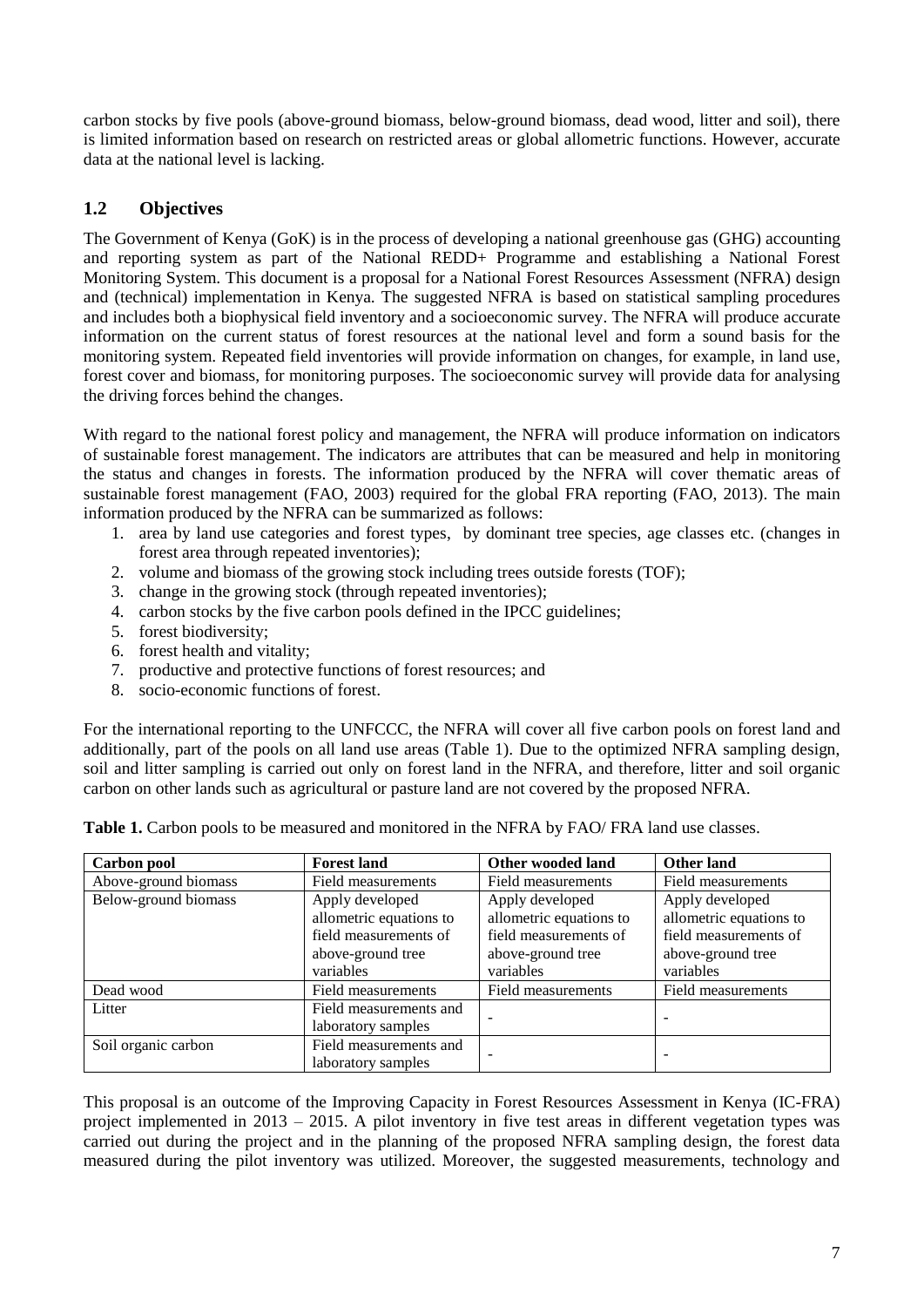applications in data recording and calculations were tested in the pilot inventory, and gained experiences were utilized in improving this proposal.

## **1.3 Institutional framework**

National forest monitoring is a continuous undertaking that should be institutionalized. Technical implementation of a NFRA requires long-term availability of expertise, availability of data and data management tools and adequate infrastructure for further improvement. This is best guaranteed by a permanent NFRA organization built on existing capacity within the national administration. Integration of the NFRA into a government institutional framework will create a legal and financial basis for the long-term functioning and development of the system. It will also demonstrate the country's ownership and commitment to the forest monitoring task, and in line with the strategy of National Forest Assessment and Monitoring in the National Forest Programme (NFP) prepared by the Ministry of Environment and Natural Resources and Regional Development Authority (MENR+RDA).

In a forest monitoring system, the implementing organization must have a clear mandate for the task to get access to all land, to get access to relevant background data and to facilitate long-term planning, investments and capacity building. In Kenya, the mandate of a NFRA is not given to any institution in the legislation. There are two government institutions in the forest sector; the Kenya Forest Service (KFS) and the Kenya Forestry Research Institute (KEFRI) with competence and technical capability for the NFRA. Currently the KFS in consultation with the County Government has a duty to prepare a Forest Status Report and a Resource Assessment report on the public forests every two and five years respectively (Forest Conservation and Management Bill, 2014). The Kenya Forestry Research Institute (KEFRI) in turn shall provide information and technologies for sustainable development of forest resources.

The MENR+RDA should have the overall responsibility for formulating and mandating the NFRA implementation. Constituting a NFRA, or more broadly a Forest Monitoring unit, i.e. entity in organization structure within an existing institution, is recommended. Technical implementation of the NFRA will require operational capacity and expertise in various fields, such as forest mensuration, statistics, remote sensing and information technology, which does not exist in one institution. Consequently, the NFRA will require national cooperation, recruitment of new experts and experienced staff, and continuous capacity building in order to ensure sustainability.

The KFS has strong experience in operational forest inventory and expertise in international processes (FAO/FRA, REDD+), and KEFRI in the fields of soil carbon analyses, inventory research and development, and quality control. It is recommended that the NFRA unit will be built on these institutional capacities. A formally assigned mandate and a permanent NFRA structure with clear responsibilities are essential for operational efficiency and sustainability. In strengthening research and capacity in forest monitoring, the NFRA unit should cooperate with the Universities, especially with the University of Eldoret (UoE) having a school of natural resource management and the Jomo Kenyatta University of Agriculture and Technology (JKUAT) with expertise in information technology. In the field of Remote Sensing (RS) and forest mapping, cooperation with DRSRS is recommended.

The NFRA also needs cross-sectoral coordination and linkages with national and global stakeholders to response to their information needs. The NFRA and monitoring system will provide extensive information, not only on tree and forest resources but also on land use, biodiversity, non-timber and non-wood forest products and services, and socio-economics. The collected and generated information will support policy processes and decision making at different levels, including outside the forest sector.

The NFRA stakeholders include at least the following national institutions: DRSRS, KWS, KEMFRI, UoE, JKUAT, MENR, ERMIS, Kenya National Bureau of Statistics (KNBS), Natural Museums of Kenya, Forestry Society of Kenya, Survey of Kenya, Metrological Institute and County governments. The most important international stakeholders are FAO, ICRAF, UNDP, UNEP and WB.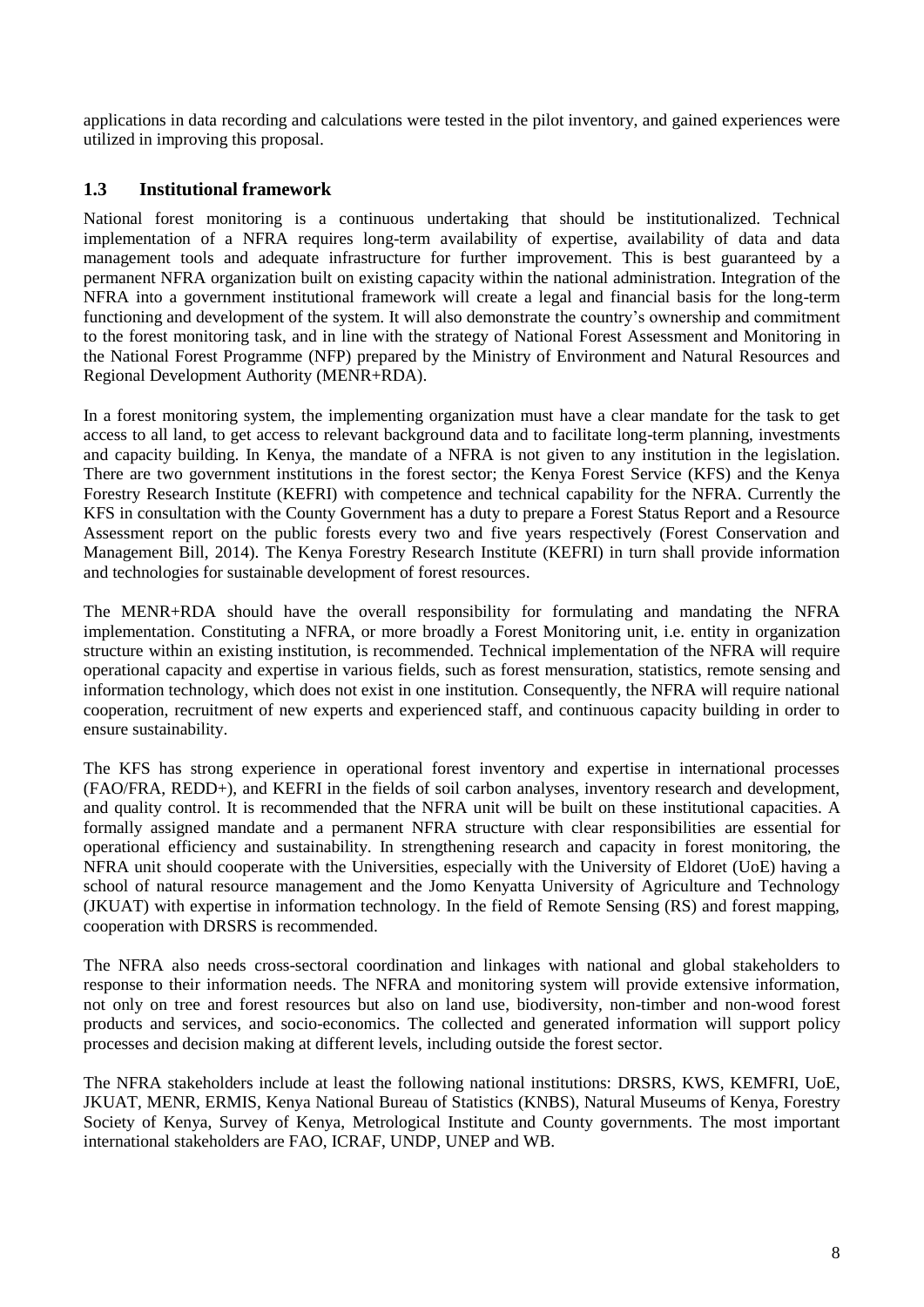## **2 Sampling design**

#### **2.1 Sampling method**

Due to geographical and climatic conditions, there is a large variation in forest biomass, and consequently in forest carbon storage, between regions in Kenya. The forests are scattered and concentrated in favourable, humid areas in South-West Kenya. In addition, the size of certain vegetation types such as mangroves is small compared to the other vegetation types, for example, grasslands and farm forests. To provide results on forest resources with required accuracy and cost-efficiently for the whole country, a double stratified two-phase sampling method is recommended for the NFRA in Kenya.

In this method, stratification is applied in both sampling phases. First, the country is divided into geographical strata according to the agro-ecological zones and administrative units. The stratification improves the precision of results, for example, biomass and volume estimates, if the forest structure is homogenous, i.e. variation of biomass is low within a stratum and heterogeneous (variation is high) between strata. The geographical stratification also enables the use of different sampling designs in different strata.

The first-phase sample is a dense grid of clusters of sample plots systematically laid over the whole country. Only a part of the clusters is measured in the field and to select this second-phase sample optimally, the clusters are further stratified into second-phase strata according to the number of forested sample plots in a cluster. Technically, the sample plots are interpreted as forest or non-forest on the basis of auxiliary data available prior to the field measurements. The stratification enables selection forested clusters with a higher probability, and thus, putting more emphasis on the sampling of forested clusters in the field (more weight given to forested clusters compared to their counter parts).

The recommended sampling design is based on a simulation study conducted in the IC-FRA project. The simulation technique and results are described in detail in a technical report (Appendix 1) and an overview of results is given in the sections which follow.

#### **2.2 Land use of Kenya and Stratification**

The total area of Kenya is 58.0 million ha, of this 1.1 million ha are inland water bodies. Kenya is composed of seven different agro-ecological zones [\(Figure 1\)](#page-9-0). The land consists of 82% arid and semi-arid land (ASAL) and 18% humid to semi-humid land.

The official estimate of the forest cover in Kenya is 6.9% of the land area (Forest Preservation Programme, 2013). This area comprises natural forests, plantation forests, open woodlands and a small amount of mangrove forests in coast. The most luxuriant forests are found in the humid to semi-humid areas in Western Kenya, the montane areas and in the coast. According to the Land Use (LU) map by the Forest Preservation Programme (FPP, 2013) most forest plantations are found in Central and Western Kenya [\(Figure 1\)](#page-9-0).

The ASAL zone extends over the whole Northern and Eastern Kenya except the lower south East (Lamu County where Boni forest is found) and according to the LU map, the main land use type in these areas is grassland [\(Figure 1\)](#page-9-0). In the ASAL area, there are also scattered natural forests which are, however, small in area.

Along the coastal strip of Kenya there are unique forests, namely mangrove forests. Mangrove forests are scattered along the coastline. The most common tree genera are *Rhizophora*, *Ceriops* and *Avicenia*. The largest continuous mangrove forests are found in Lamu, Gazi and Mombasa areas.

In principle, vegetation types and forest structure follow the agro-ecological zones. Forests with large amounts of above-ground biomass (AGB) are found in humid to semi-humid zones and forests with less AGB are found in arid areas. However, below-ground biomass (BGB) can be high also on arid areas, as was found out in the IC-FRA pilot inventory when the soil samples were analysed.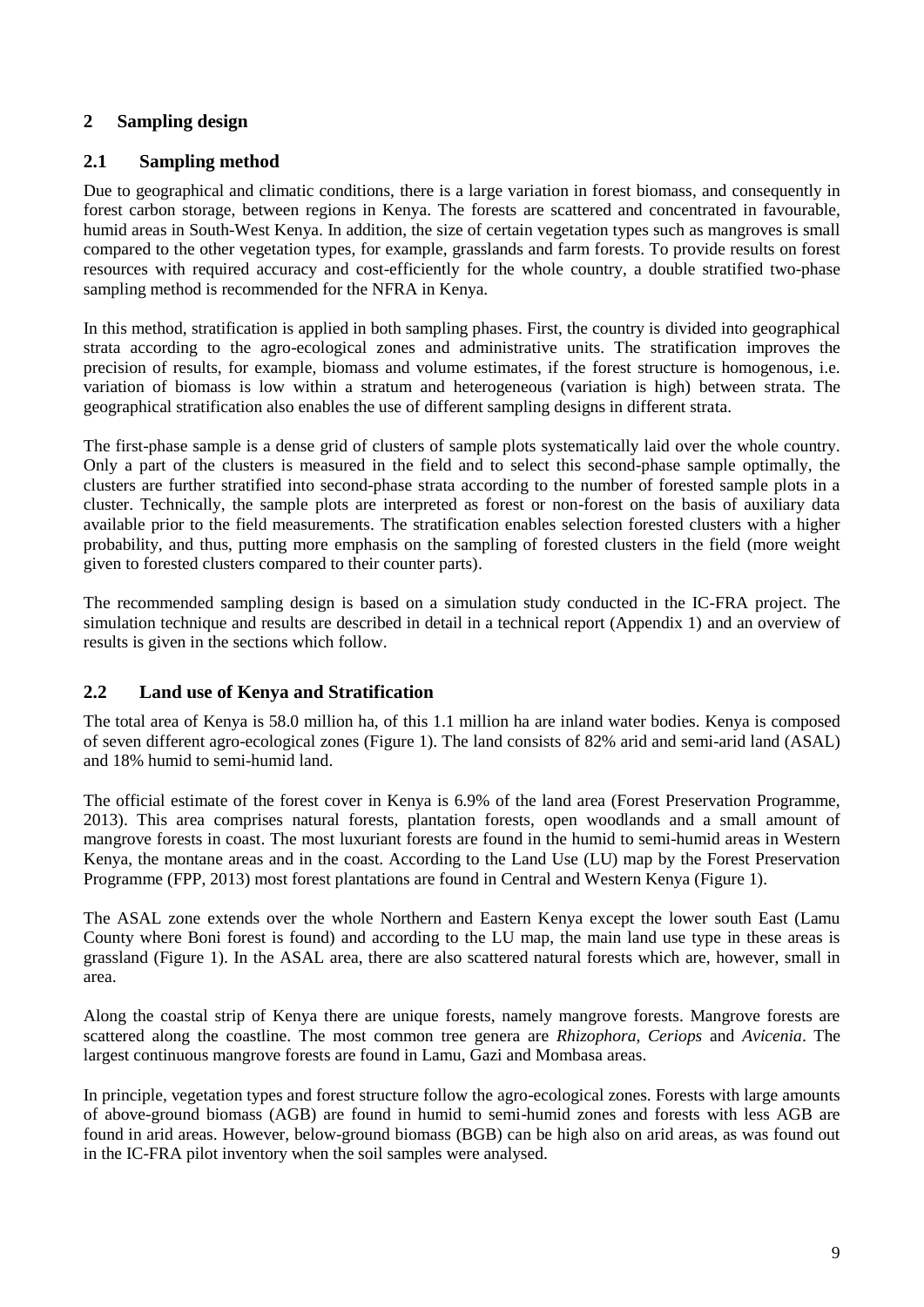

<span id="page-9-0"></span>**Figure 1.** Land use map of Kenya (FPP, 2013).

As the agro-ecological zones are quite different in respect of vegetation and biomass, it is recommended that the country should be divided into different strata according to these zones. The delineation of agro-ecological zones is, however, ambiguous on the ground, and therefore, the division should also follow some spatially explicit boundaries such as administrative units. The suggested geographic strata are shown in Figure 2 and described in the following section. The areas of land use classes and forest types are based on the LU map [\(Figure 1\)](#page-9-0).

#### **Stratum 1: grasslands**

The area of Stratum 1 is about 355,000 square kilometres  $(km^2)$  and the share of forests is about 3.9% of the land area (Table 2). According to the LU map, there are only natural forests in Stratum1. The most common land use class is grassland with a share of 93.4% of the land area.

#### **Stratum 2: forested areas**

The area of Stratum 2 is about  $210,000 \text{ km}^2$  and forests cover about 12.0% of the land area. The most common forest type is natural forest (88.8% of the forest area). According to the LU map, plantation forests (7.9% of the forest area) and bamboo forests (3.5%) are found only in this stratum.

#### **Stratum 3: coastal areas**

The area of Stratum 3 is about  $27,000 \text{ km}^2$  and the most common land classes are grassland and cropland, which cover 48.7% and 37.5% of the land area, respectively. According to the LU map, there are scattered natural forests covering about 12.8% of the land area in Stratum 3.

#### **Stratum 4: mangroves**

The area of Stratum 4 is about 1 000 km<sup>2</sup>. This area also includes a buffer zone (100 m) around the mangrove forests. The actual area of mangrove forests is approximately  $700 \text{ km}^2$ . There are also some scattered natural forests within Stratum 4.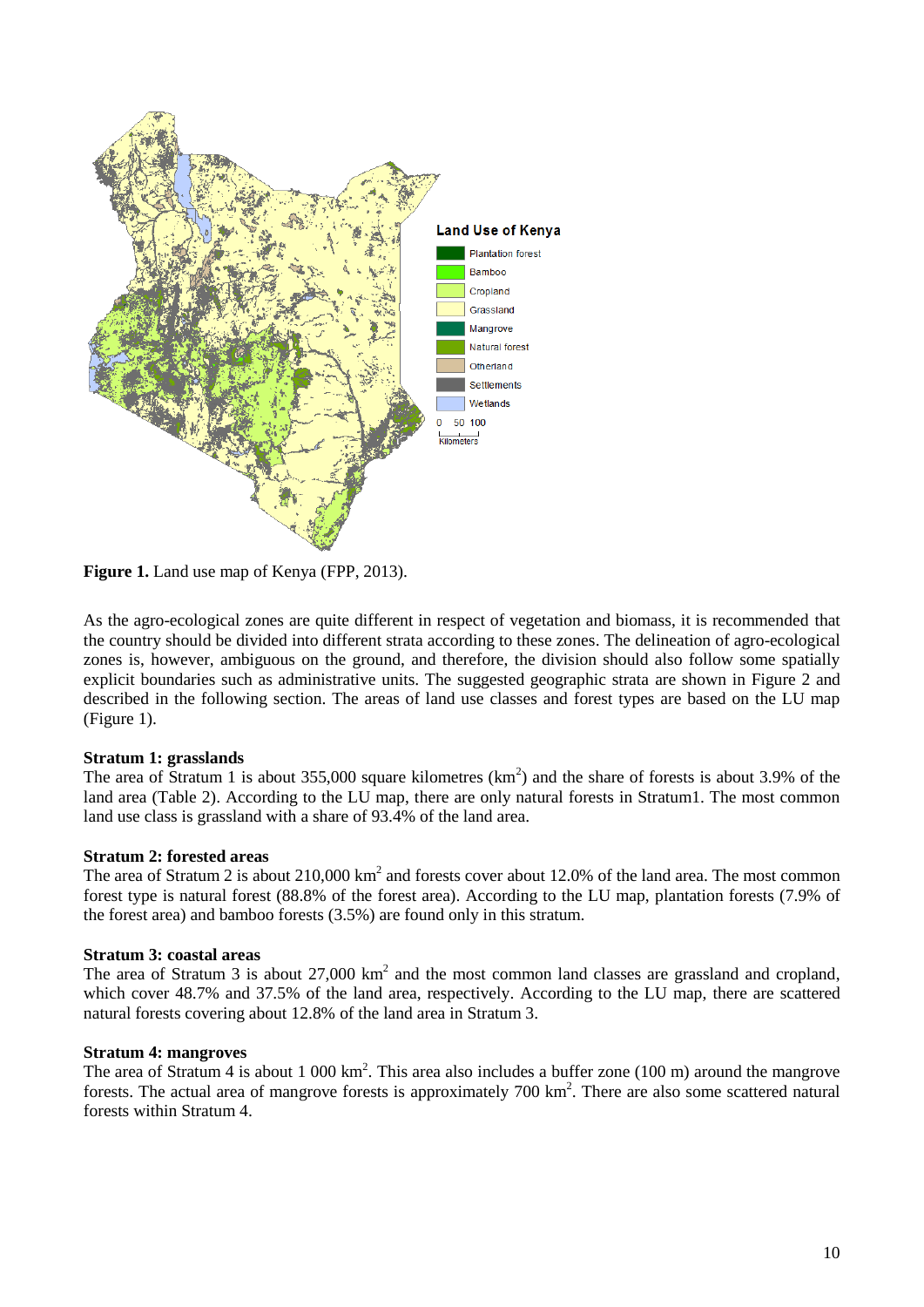

<span id="page-10-1"></span>**Figure 2.** Agro-ecological zones and suggested geographic strata for the NFRA in Kenya.

|                        | Stratum1<br><b>Grasslands</b> | Stratum2<br><b>Forested</b><br>areas | Stratum3<br>Coastal<br>area | Stratum4<br><b>Mangroves</b> | In total  |
|------------------------|-------------------------------|--------------------------------------|-----------------------------|------------------------------|-----------|
| <b>Bamboo</b>          | 0.0                           | 856.9                                | 0.0                         | 0.0                          | 856.9     |
| <b>Mangrove</b>        | 0.0                           | 0.0                                  | 0.0                         | 661.1                        | 661.1     |
| <b>Natural Forest</b>  | 13,390.3                      | 21,647.2                             | 3.429.8                     | 6.5                          | 38,473.9  |
| <b>Plantation</b>      | 0.0                           | 1,922.6                              | $0.0\,$                     | 0.0                          | 1,922.6   |
| <b>Forest in total</b> | 13,390.3                      | 24,426.7                             | 3,429.8                     | 667.6                        | 41,914.5  |
| <b>Grassland</b>       | 322,938.7                     | 87,091.9                             | 13,099.4                    | 143.6                        | 423,273.6 |
| Cropland               | 1,151.8                       | 89,463.8                             | 10,096.7                    | 51.9                         | 100,764.2 |
| <b>Settlements</b>     | 119.7                         | 1,026.7                              | 107.7                       | 3.1                          | 1,257.2   |
| <b>Other land</b>      | 8,005.0                       | 2.405.5                              | 175.7                       | 139.2                        | 10,725.3  |
| Land in total          | 345,605.5                     | 204,415                              | 26,909.3                    | 1,005.4                      | 577,935   |
| Wetlands               | 9,096.7                       | 5,649.7                              | 84.8                        | 5.7                          | 14,837.0  |
| In total               | 354,702                       | 210,064                              | 26,994                      | 1,011                        | 592,772   |

<span id="page-10-0"></span>**Table 2.** Area of different forest types and land use classes\* in Kenya by different strata  $(km^2)$ .

\* ) Land use information according to the Forest Preservation Programme (FPP), 2013.

#### **2.3 Two-phase sampling**

The first-phase sample consists of clusters of sample plots systematically laid, in a distance of 2 km-by-2 km (4 km<sup>2</sup> grids) over the whole country. This density results in a total amount of ca. 148 100 clusters in the country. The map projection applied was UTM-37S/Arc 1960 and the first sample plot location was allocated randomly to enable estimation of valid probability values.

To select the second-phase sample, i.e. the clusters to be measured in the field, the clusters were further stratified into three strata according to the number of forested sample plots in a cluster (Table 3). In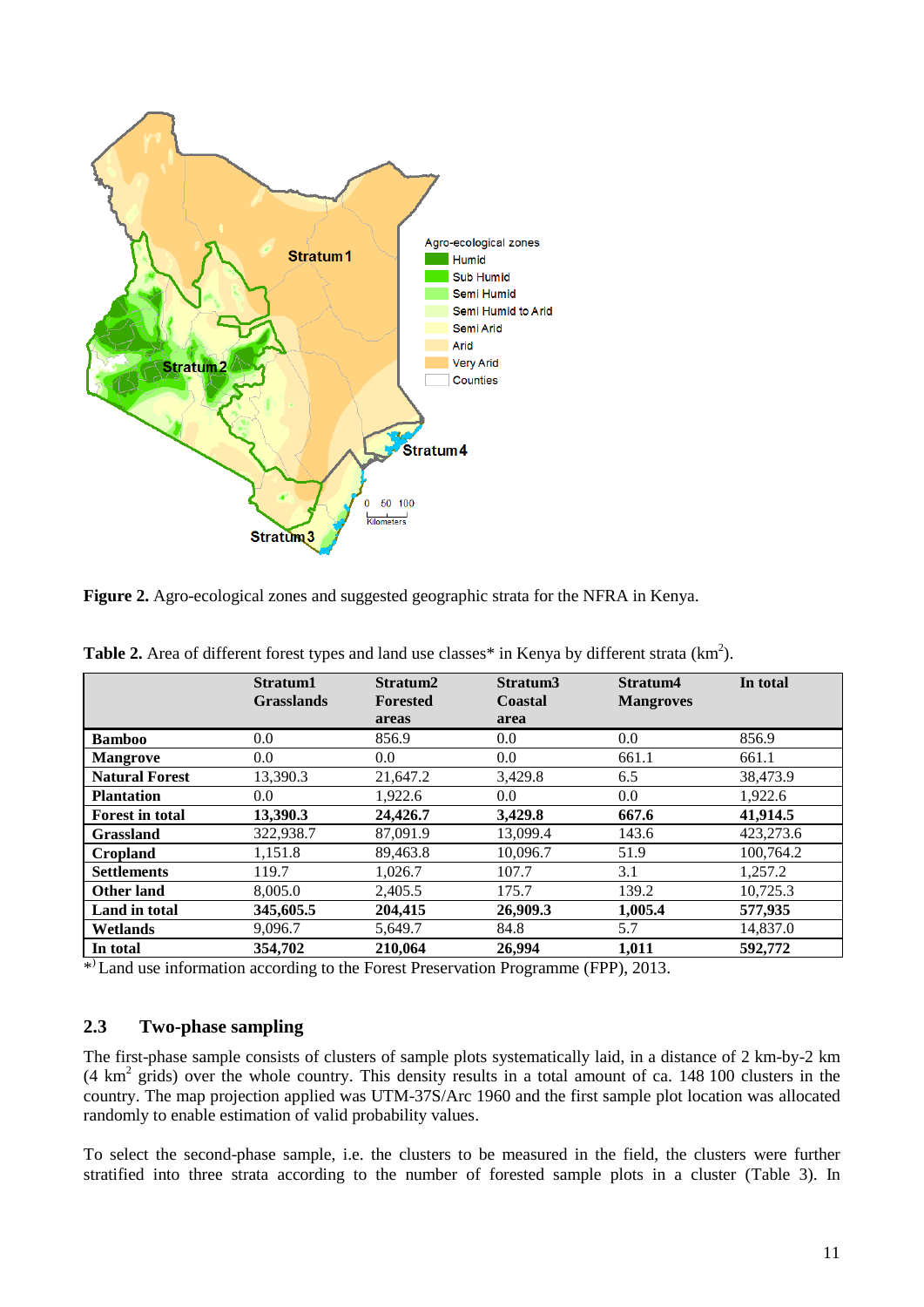classifying the sample plots as forest and non-forest, the land use map of Kenya produced by Forest Preservation Programme (FPP, 2013) was used.

The intensity of the second-phase sample, i.e. the amount of clusters to be measured in the field in each geographical stratum, was then determined by optimizing the precision of the main variable of interest with the time cost as a limiting factor. Specifically, an optimal allocation was obtained by minimizing the relative standard error of the total biomass on forest land with the restriction of time consumption. To incorporate spatial balance to the second-phase sample, and hence, to achieve a representative sample of the whole population, a spatially balanced survey designer, Generalized random tessellation stratified (GTRS), was applied in the allocation.

|                          | Number of forested plots         |         |       |  |  |  |  |  |  |
|--------------------------|----------------------------------|---------|-------|--|--|--|--|--|--|
|                          | Class 2<br>Class $3*$<br>Class 1 |         |       |  |  |  |  |  |  |
| Stratum 1, Grasslands    | $0 - 2$                          | 3-4     | $5-n$ |  |  |  |  |  |  |
| Stratum 2, Forested area | $0 - 1$                          | $2 - 3$ | 4-n   |  |  |  |  |  |  |
| Stratum 3, Coastal area  | ()- 1                            | $2 - 3$ | 4-n   |  |  |  |  |  |  |
| Stratum 4, Mangroves     |                                  | $2 - 3$ | 4-n   |  |  |  |  |  |  |

<span id="page-11-0"></span>**Table 3.** Number of forested plots in a cluster in different second-phase strata (class).

\* "n" is the maximum number of sample plots in a cluster.

A precondition was that the NFRA field measurements should not take more than three years, and it is assumed that 15 field teams will work in the field 8 months per year. According to the simulation study, the time consumption of 55 000 hours in the field work, which is approximately 2.9 years, results in a secondphase sample of 5300 clusters which are allocated to the geographic strata as listed in [Table 4.](#page-11-1) With this approach of allocation of the second-phase sample, the error of the total biomass estimate for the whole country is 1.54%. The errors of forest area and mean biomass estimates are 0.94% and 1.23%, respectively.

The two-phase sampling described above will produce accurate estimates of biomass and forest area for the whole country but the estimates for the sub-areas, e.g. geographical strata or forest types, are less accurate. The accuracy in Stratum 2, forested areas, is nearly the same as for the whole country, because the secondphase sampling is densest in this stratum. The errors of biomass estimates in Stratum 1 and 3 are also reasonable, 3.9% and 4.6% for the total biomass and 2.2% and 2.4% for the forest area, respectively. The errors in Stratum 4, i.e. mangroves are highest, 7.6% of the total biomass and 2.8% of the forest area. This is due to low sampling intensity and the small size of Stratum 4, as the second-phase sampling is optimized for the whole country.

As an option, the first-phase sample (clusters in 2-by-2 km grid) can be used in the estimation of forest area if a more accurate estimate for sub-areas, for example, mangroves, is required. In this case, the land use class and forest type are visually interpreted for all the first-phase sample plots by means of high-resolution remote sensing imagery. One option is to use Google Earth or other available material. To guarantee accurate and upto-date results, the images must be very recent, not more than 3 years old. In interpreting a land use class for each sample plot, same classification should be used as in IPCC Guidelines and the Kenyan LU map (FPP, 2013) [\(Figure 1,](#page-9-0) Table 2).

|                          |         | <b>First-phase</b> | Second-phase   |                 |  |  |
|--------------------------|---------|--------------------|----------------|-----------------|--|--|
|                          | All     | All                | <b>On land</b> | <b>Forested</b> |  |  |
| Stratum 1, Grasslands    | 95 661  | 1028               | 1014           | 423             |  |  |
| Stratum 2, Forested area | 45 293  | 3992               | 3933           | 2070            |  |  |
| Stratum 3, Coastal area  | 6876    | 230                | 230            | $12^{\circ}$    |  |  |
| Stratum 4, Mangroves     | 283     | 50                 | 50             |                 |  |  |
| Total                    | 148 113 | 5300               | 5226           | 2655            |  |  |

<span id="page-11-1"></span>**Table 4.** Number of clusters in different geographical strata.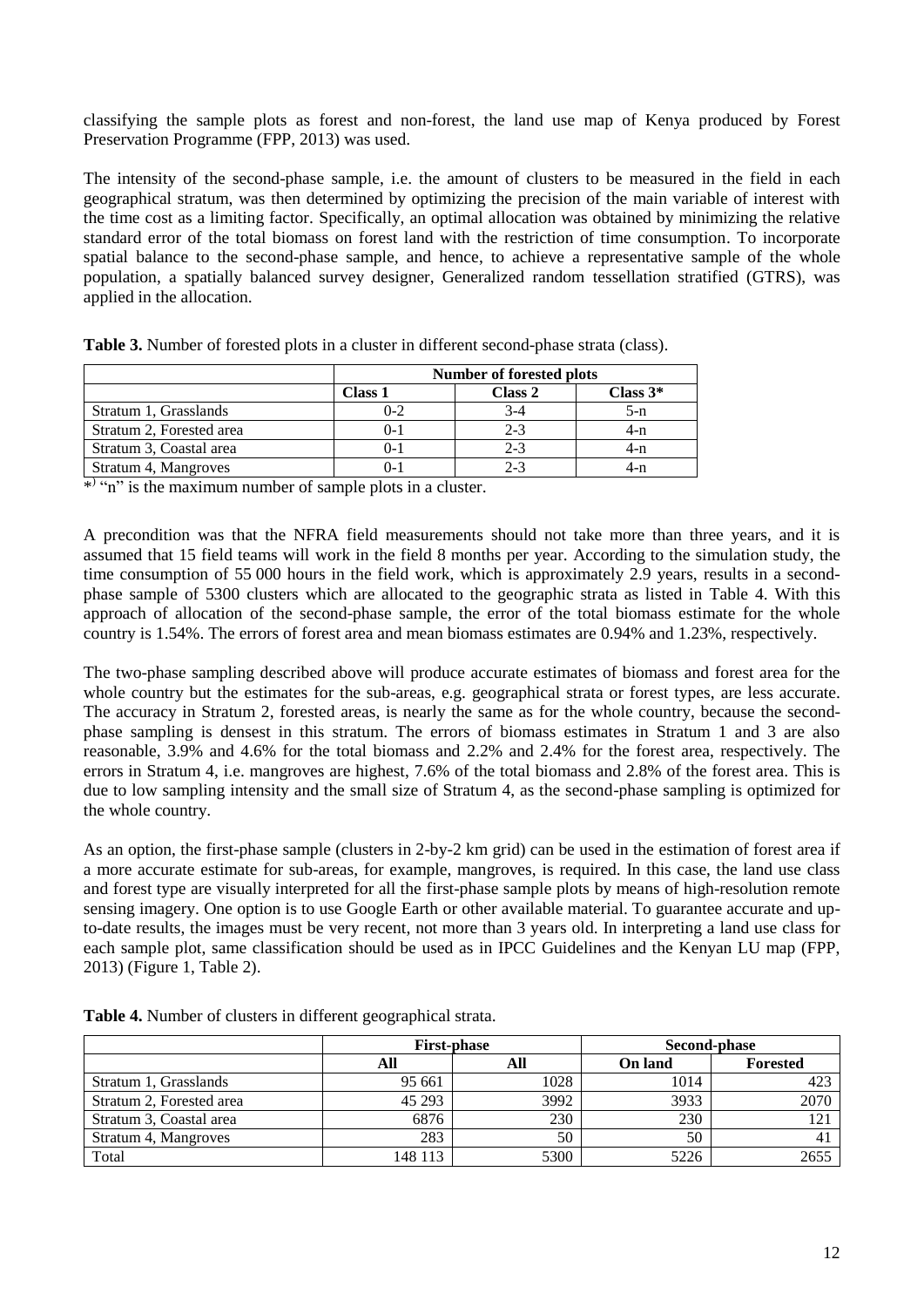#### **3 Sampling units**

#### **3.1 Cluster design**

A sampling unit is a cluster of circular sample plots. The sample plots are grouped into clusters for practical reasons in order to take into account the inventory costs. The aim is that a field team can measure one cluster per day. A simulation study was conducted to test different cluster designs to come up with the "best" designs for each regional strata taking into account accuracy (error of biomass and area estimates) and inventory costs (time taken in measuring and walking in the field). The forest and time consumption data from the IC-FRA pilot inventory carried out in 2013 in five test areas, four around Nakuru and one in the mangroves near Gazi, were used in the simulation.

For the test areas, forest biomass maps were produced by means of field sample plots, Landsat imagery and the *k*NN estimation method. Several cluster designs, that is, cluster forms, number of sample plots and distances between sample plots in a cluster, were tested. The results showed that an optimal distance between the sample plots in a cluster was about 250 meters, after which spatial correlation between volumes on sample plots started to decrease. With longer distances the relative error, especially that of mean biomass, still decreased but at the same time, the time taken increased because more time was spent in walking between sample plots. The simulation technique and the results are described in detail in Appendix 1.

Based on the simulation study and practical experiences from the pilot inventory, the following cluster designs are recommended. In the Strata  $1 - 3$ , clusters consisting of 6 sample plots in rectangular form and a distance between plots of 250 m [\(Figure 3\)](#page-12-0) is recommended. In Stratum 4, i.e. mangroves, 4 sample plots in a square layout with the distance between sample plots being 150 m [\(Figure 3\)](#page-12-0) is recommended.



<span id="page-12-0"></span>**Figure 3.** Cluster designs in Strata  $1 - 3$  (left) and in Stratum 4 (right).

## **3.2 Sample plots**

For tree measurements, concentric circular sample plots are recommended for all the strata (Figure 4 and Table 5). The use of concentric plots in forest inventory aims at increasing the accuracy of the measurements and sampling intensity of large trees, and at the same time, at saving time. Tropical natural forests are characterized by having negative exponential diameter distribution, i.e. there are a lot of small trees but the number of trees decreases with increasing tree size. The concentric plot design ensures that not too many small trees are in a plot and enough large trees, which constitute most of the biomass per unit area, will be measured. The design results in measuring approximately the same number of trees for the different size classes.

From a practical point of view, circular plots are efficient because only one point, the plot centre needs to be identified and marked on the ground. It is not necessary to clear or mark the plot boundary, especially when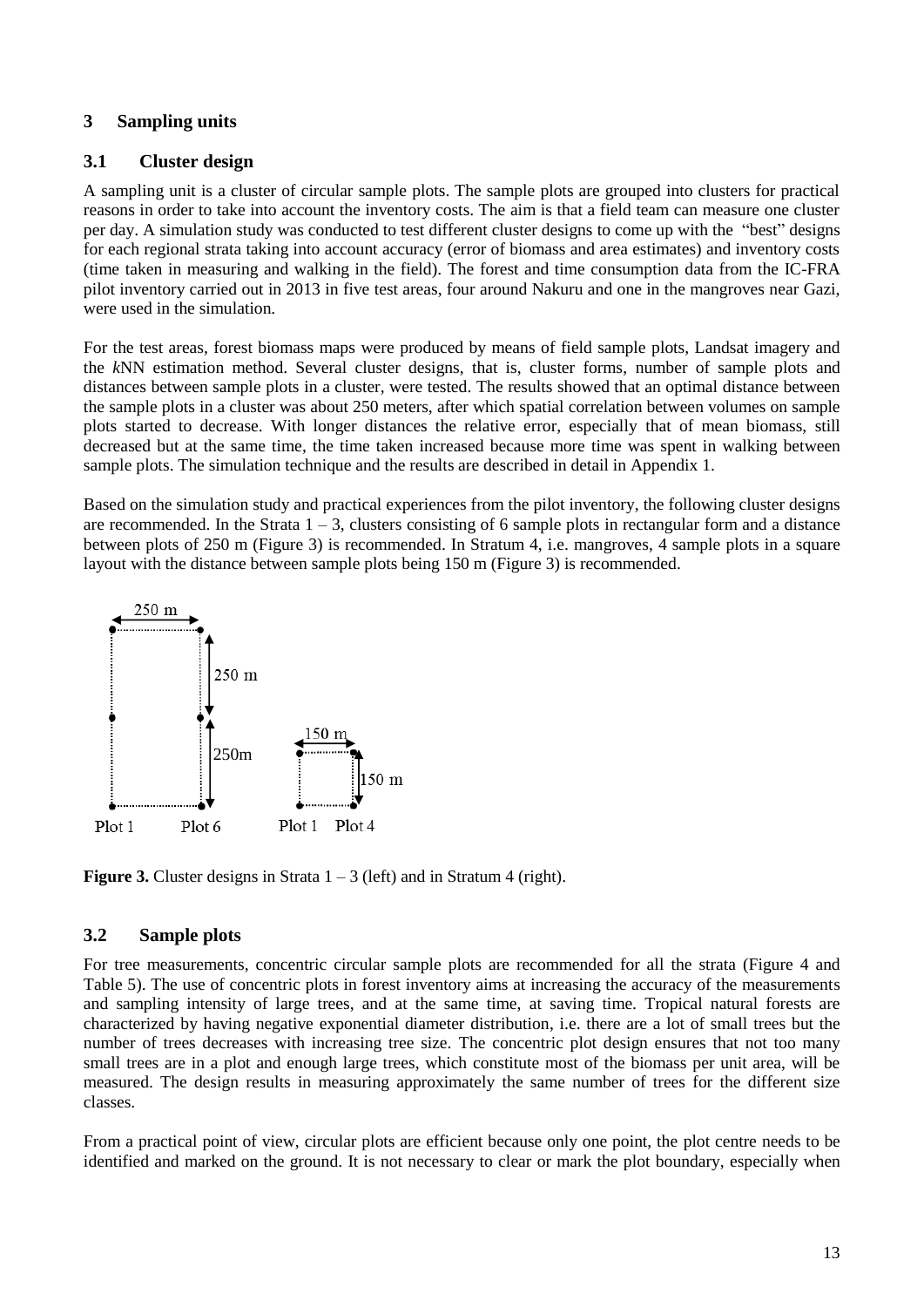there is good visibility in the stand. Compared to other geometric shapes (of plots) of the same size, a circular plot has the shortest perimeter, and consequently, the lowest expected number of border trees.

Nested circular plots were tested in the IC-FRA pilot inventory in 2013 (Technical report on the Pilot inventory, 2016). According to the feedback from the field teams, the circular plot shape was widely accepted and considered to be flexible and quick to measure. Because the plot radius is a horizontal distance, use of electronic distance measuring equipment such as Haglöf Vertex or TruPulse Rangefinder, are recommended in establishing circular plots.



<span id="page-13-0"></span>

Because Stratum 1 (grasslands) and Stratum 3 (coast) are mainly grassland with scattered natural forest patches or cropland with trees on farm, a radius of 20 m instead of 15 m for the largest sample plot is recommended (Figure 4). Using this approach, scattered trees, e.g. TOF, will be better captured. On the basis of the time consumption data from the IC-FRA pilot inventory, the enlargement will not radically increase the time spent for measurements on a sample plot. On grasslands and croplands there are fewer trees than in forests and they are mainly of smaller diameter classes. Thus, the extra 5 m in the outer radius will not increase the amount of trees or time consumption significantly.

The cumulative plot area in a cluster is 0.424 ha in Strata 2 and 4, and 0.754 ha in Strata 1 and 3, which can be regarded as sufficient in tropical forest to capture species composition and diameter distribution of trees. Previous studies have shown that a plot size of approximately  $0.35 - 0.5$  ha is necessary for estimating aboveground biomass accurately in tropical forests (Brown *et al*., 1995; Clark and Clark, 2000).

Tree measurements on the concentric sample plots include measurements of both living and dead standing trees and palms. Climbers (lianas), bamboos, lying dead wood, shrubs and stumps are measured from the same concentric sample plots as trees (Table 5). Bamboos are primarily measured by clumps within a sample plot of 10 m radius but in case bamboos are evenly situated (no groups/clumps), two subplots with a radius of 2 m located in the west and east in 5 meters distance from the sample plot centre can be used to calculate all bamboos. Number of saplings (regeneration) will be recorded from two subplots located at a distance of 10 m to the west and east from the sample plot centre. Regeneration subplots are circular with a radius of 2 m (Figure 4). The sample plot measurements are described in more detail in the field manual (Appendix 2).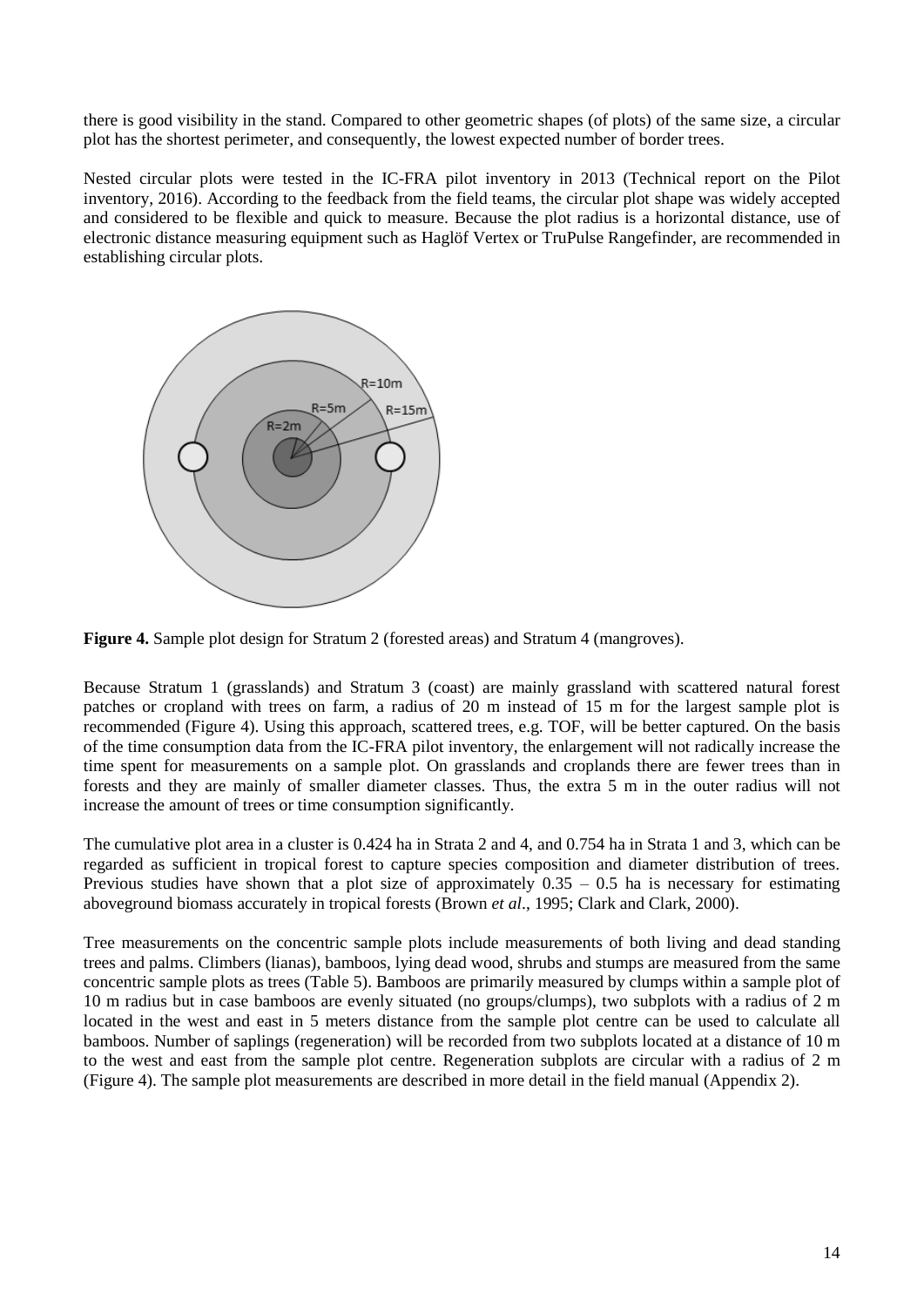|                       | Dbh / diameter | Height /    | Plot radius (m)   | Plot area $(m^2)$ |  |  |
|-----------------------|----------------|-------------|-------------------|-------------------|--|--|
|                       | (cm)           | length      |                   |                   |  |  |
|                       |                | (m)         |                   |                   |  |  |
| <b>Tree</b>           | $\geq$ 2       | $\geq 1.3$  | $\mathfrak{D}$    | 12.6              |  |  |
| <b>Tree</b>           | $\geq$ 5       | $\geq 1.3$  | 5                 | 78.5              |  |  |
| <b>Tree</b>           | $\geq 10$      | $\geq 1.3$  | 10                | 314.2             |  |  |
| Tree (Strata 2 and 4) | $\geq 20$      | $\geq 1.3$  | 15                | 706.9             |  |  |
| Tree (Strata 1 and 3) | $\geq$ 20      | $\geq 1.3$  | 20                | 1256.6            |  |  |
| <b>Climber</b>        | $\geq$ 2       | $\geq 1.3$  | $\overline{2}$    | 12.6              |  |  |
| <b>Climber</b>        | $\geq$ 5       | $\geq 1.3$  | 15                | 706.9             |  |  |
| <b>Bamboo</b>         |                | $\geq 1.3$  | 10                | 314.2             |  |  |
|                       |                |             | or $2 \times 2.0$ | or 25.13          |  |  |
| Lying dead wood       | $\geq 10$      | $\geq 1.0$  | 15                | 706.9             |  |  |
| <b>Shrub</b>          |                | $\geq 1.3$  | 15                | 706.9             |  |  |
|                       |                |             | or $2 \times 2.0$ | or 25.13          |  |  |
| <b>Stump</b>          |                |             | 15                | 706.9             |  |  |
| <b>Regeneration</b>   | $\lt 2$        | $\geq 0.10$ | $2 \times 1.5$    | 14.13             |  |  |

<span id="page-14-0"></span>**Table 5.** Measurements on the nested circular sample plots.

In addition to the sample plot measurements, information on stand level variables around (surrounding) the plot are assessed. A stand is a connected land area which is homogenous with respect to land use, vegetation type, growing stock and possibly accomplished measures and proposed future management. Stand variables include, for example, land use and land cover class, past land use class and time of change, damage and human impact. In addition, observations on biodiversity, erosion, grazing, non-wood forest products and services, and water catchment are recorded. All variables with definitions and classifications are described in the field manual (Appendix 2).

## **3.3 Soil sampling**

To estimate Soil Organic Carbon (SOC) in forests, soil samples from the top 30 cm layer are collected and delivered to soil laboratories for further analyses. In addition, samples of litter and woody debris are collected to characterize the relative carbon amount from the above-ground forest ecosystem layer. The soil, litter and woody debris samples are collected from all second-phase clusters that have sample plots in forested areas. The expected number of forested clusters is 2655. In a cluster, samples are taken from as many sample plots in the forested areas as possible in a working day taking into account that the field team should complete a cluster a day and leave the cluster together.

In a sample plot, composite samples of soil, litter and woody debris are collected from 4 subplots located in the cardinal directions 1 m outside the largest concentric circle plot (15 m or 20 m). The subplot for litter and woody debris sampling is a circle of 1 m<sup>2</sup> area, and volumetric soil samples are taken from a soil pit within a 2 m x 2 m area close to the theoretical sampling point. Detailed instructions for soil, litter and woody debris sampling and assessment of soil characteristics are described in the field manual (Appendix 2).

In mangroves, soil, litter and woody debris sampling is somewhat different than on uplands. Mangroves are exceptional ecosystems and expected to have large carbon stocks in belowground biomass. In tidal conditions, decomposed organic matter and water transported mineral particles accumulate water-saturated and muddy sediments. Given the relative small area of mangroves in Kenya, sampling is carried out on all second-phase sample plots. Furthermore, sediment samples are collected from layers down to 100 cm. The expected number of forested clusters in mangroves is 41, and each cluster consists of 4 sample plots.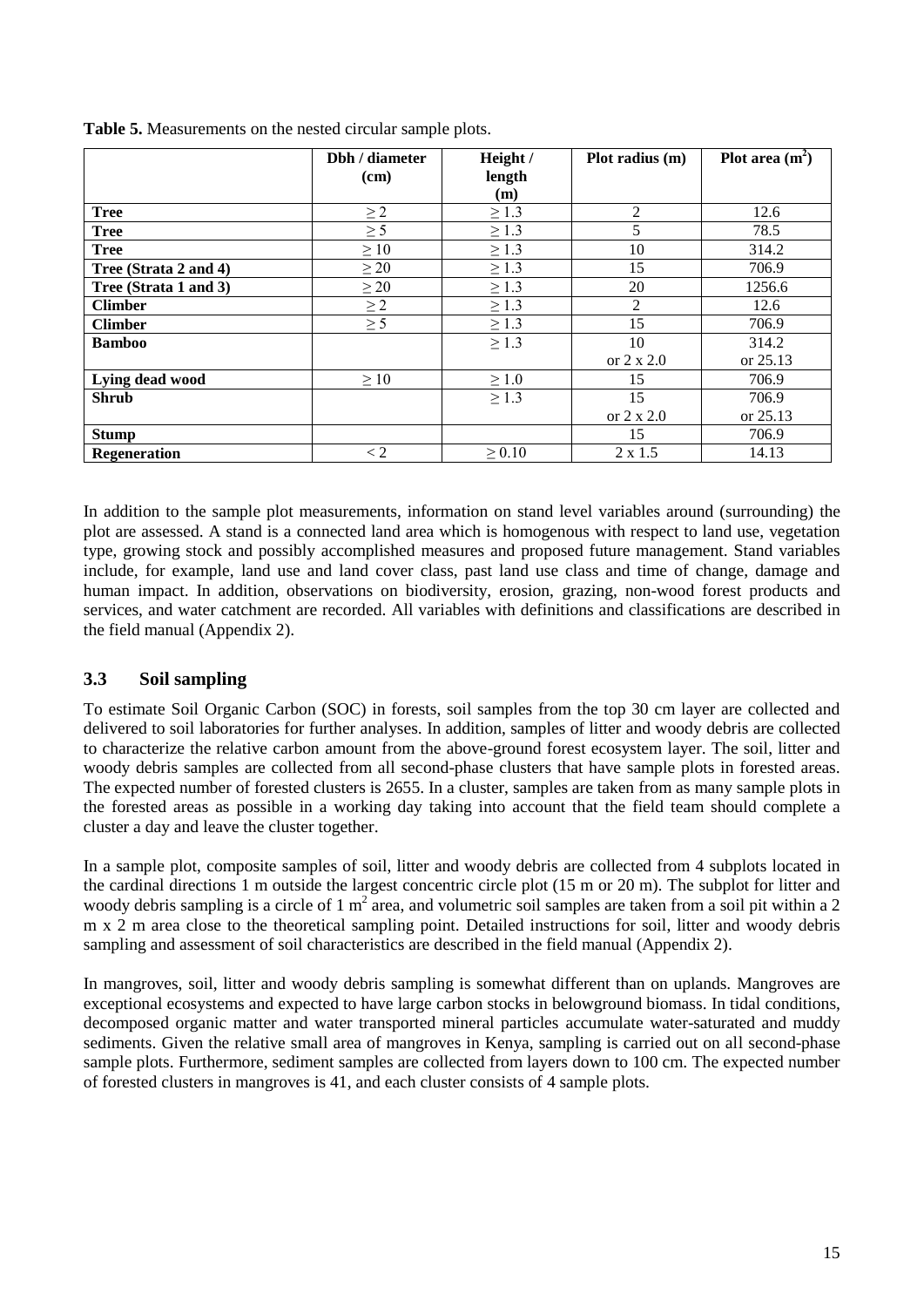## **4 Laboratory analyses**

Soil, litter and woody debris samples collected from the second-phase sample plots will be delivered to soil laboratories for carbon analysis. The expected number of soil samples is approximately 3900 assuming that from each forested cluster in uplands (2614) soil samples are collected at least from one sample plot and every second cluster from two sample plots. In mangroves, soil sampling is carried out in each cluster (41) and hence, there will be about 60 sediment samples to analyse. Considering the expected number of samples, it is recommended that four soil laboratories around Kenya be engaged in the NFRA soil analyses. The analyses task will be shared regionally taking into account laboratory resources and soil transport costs.

In the IC-FRA project, an inventory of active soil laboratories in Kenya was conducted to assess their potentials in terms of equipment and personnel. On the basis of this assessment, the following laboratories are suggested for analysing soil samples in the NFRA from the regions mentioned:

- KEFRI Gede, the coastal region and mangroves;
- KEFRI Maseno, Western Kenya;
- UoE, Rift valley, central highlands; and
- KEFRI Muguga (Hqs), central highlands and all other areas.

In addition to these, an external laboratory, either universities (Jomo Kenyatta, UoE) or ICRAF, should be involved in Quality Assurance (QA) to control the analyses methods used and accuracy of the results. In internal Quality Control (QC) in the NFRA laboratories, regular cross-checking of same samples is used for calibrating the methods.

It is recommended that organic carbon content of upland soil samples be determined by means of the Walkey-Black method, which is based on wet combustion with traditional manual analytics. This is to conduct analyses with moderate costs and commonly available laboratory equipment. More sophisticated methods based on dry combustion would require costly and specialized equipment. Because mangrove sediments have high chloride concentration and are also expected to have very high organic carbon content, instead of the Walkey-Black method, the Loss on Ignition (LOI) method is recommended for analysing sediment samples. This method is based on burning the organic matter and widely used in OC analyses of organic rich soils and matters, such as manure, compost and sediments. The organic carbon content of litter and woody debris is estimated as a proportion of dry biomass.

Procedures for analysing soil and sediment samples in a laboratory is described in the manual for Preparation and organic carbon analyses from forest soil and mangrove sediment samples (Appendix 3). Preparatory measures include stabilization by air drying, oven-drying, weighing, sieving and homogenization. In addition, the manual provides tools for calculating results and for computation, an Excel workbook application developed in the IC-FRA pilot inventory is available.

#### **5 Socioeconomic survey**

The socioeconomic survey will provide information on contribution of forest resources to livelihoods of forest adjacent households and community interaction with the forests. Socioeconomic data is collected by interviewing households and communities' key informants. The ultimate objective is to generate information about forest use and needs of local communities to support decision making and improved land use policy at national level.

The socioeconomic survey should be undertaken simultaneously with the biophysical inventory for synergy and logistics in the field work. The recommended sampling design for the socioeconomic survey follows the design for biophysical measurements for reasons of consistency and credibility. The same sampling design provides an unbiased sample of communities, and the socioeconomic data can be linked with the biophysical data, which in turn enables analytical approach to the interaction between communities and forest goods and services.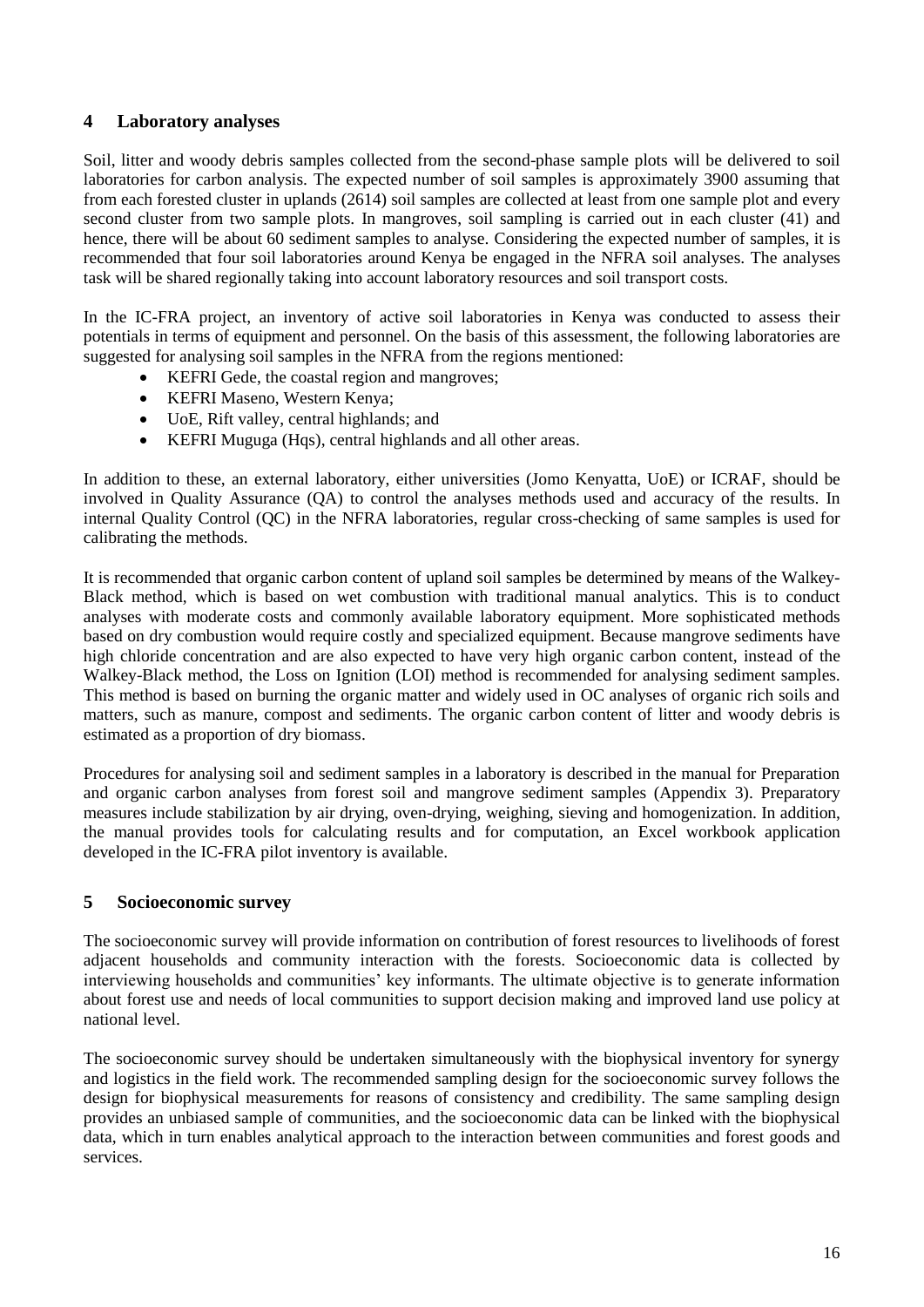Proposed data collection procedures are based on FAO's guidelines for Integrated Land Use Assessments (ILUA) and National Forest Monitoring and Assessment (NFMA) which have been adopted, for example, in Zambia and Tanzania. Socioeconomic data includes variables describing forest use and users. Content of key informant and household survey questionnaires are described in a sepatate field manual in detail.

Socioeconomic survey will be conducted on 50% of the permanent clusters and 25% of the temporary clusters. In each cluster, four households are randomly sampled within 2 kilometre-radius around the cluster centre. In case there are no households available within 2 kilometres, two households are sampled within 4 kilometres and if still there are no households available, then up to 10 kilometres radius. The survey requires careful preparation before the field work, including sampling of households, identification of key informants, selection of local enumerators and interpreters if needed due to language barriers, and sensitization of local leaders.

In the selected clusters, NFRA field teams will include two socioeconomic interviewers. They move to the field together with the rest of the team and have transport available to reach the selected households during the day. The interviewers need a GPS for navigating and need training on its use. The survey questionnaires are planned in a way that answers can be easily entered digitally during the interview, if not (while interviewing) later during the same day. Before the field work, interviewers are trained on the survey questionnaires to understand and to get 'meaningful' answers so as to reduce the time taken in administration, and to increase accuracy.

#### **6 Quality Assurance**

It is important to implement Quality Assurance and Quality Control (QA/QC) procedures at the same time when establishing a NFRA and monitoring system. As defined in IPCC (2006) Guidelines, QC activities are internal routines and checks to assess and maintain the quality in all phases of the inventory. The QC is designed to ensure data quality, identify errors and address practices that need to be improved, and to document and archive all inventory material. QA procedures in turn are external assessments of the quality.

It is recommended that the quality system of NFRA and monitoring be outlined and documented as a Quality handbook. The Quality handbook should describe NFRA organisation and responsibilities, personnel and their competence requirements, work safety instructions, NFRA procedures and equipment. The NFRA procedures, that is, key activities in carrying out the NFRA from preparing for the field work to the reporting of the results, are described in detail in separate procedure guidelines. These are to document how the NFRA is carried out and to guarantee that the work in each phase is efficient and coherent. A field manual is an example of such procedure guidelines. The quality system should also include registers of equipment.

In addition to the high quality in all NFRA work, special QC activities should be conducted in the field work and in the laboratory analyses. It is recommended that ca. 5% of the field sample plots are re-measured to guarantee data quality. The QC measurements should be carried out by separate QC field teams shortly after the actual measurements to enable quick feedback and corrections in case some errors are detected.

## **7 Forest monitoring**

The NFRA and forest monitoring is a continuous process and it is suggested that the field inventory will be carried out periodically to provide up-to-date information on forest and tree resources with known accuracy. This is to keep up with international reporting requirements and also produce relevant information to national decision and policy processes. In a monitoring system, capability to produce information on changes in forest and tree resources (cover, growth, removal) plays a key role.

The proposed NFRA field work is scheduled to be carried out in three years and the results will be available in the fourth year. The next field inventory could then start by the fifth year. If the second round is carried out equally in three years, the first information on changes could be obtained eight years after starting the first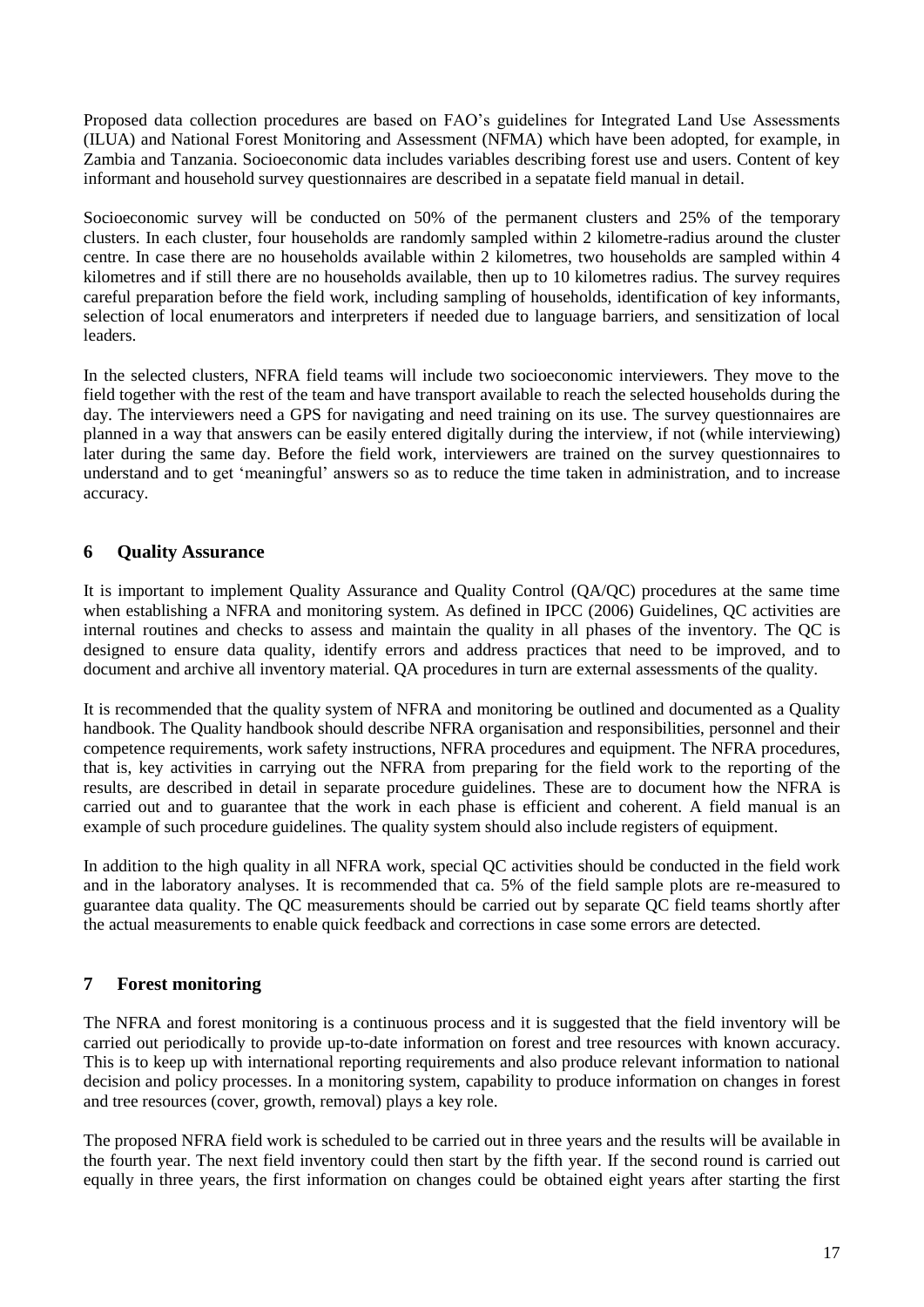inventory. A feasible cycle, however, depends on the financial resources available. It is recommended that the proposed sampling method, and furthermore, the same sampling design be applied also in the future inventories. The two-phase sampling method has an advantage that an optimal allocation of the second-phase sample can be based on the current situation at each round.

Establishing sample plots as permanent and re-measuring the same plots in subsequent inventories would benefit in estimation of changes, e.g. in land use and biomass. Permanent plots are more efficient, because changes can be estimated at the plot and tree level, whereas in the case of temporary plots, change estimates are based on the difference between the results in subsequent inventories. Permanent plots, however, have some drawbacks that may affect their applicability. For instance, if their existence is known to local people and forest managers, trees on the sample plot may be treated differently than otherwise.

The proposed allocation of the second-phase sample for the first NFRA is based on the current forest cover (FPP 2013) and may not capture all areas where changes in land use and biomass are likely to occur, for example afforestation and tree planting on farms. In the allocation, more weight was given to the forested clusters but it should be noted that the second-phase sample includes also clusters without any forested plots, only that their number is lower.

It is recommended that a combination of permanent and temporary plots will be used in the first NFRA round, and a quarter (25%) of the second-phase clusters will be established as permanent. The relatively low amount of permanent sample plots will allow for more flexible second-phase sampling in the future. In the field, permanent sample plots are marked with a metal stick or peg, hidden in the ground to keep the location secret, and sample plot coordinates recorded. This is to locate the permanent sample plots for re-measurements. However, their existence should not impact local forest management or other activities.

In the allocation of the second-phase sample, the LU map of Kenya (FPP, 2013) based on ALOS AVNIR-2 and DMC satellite imagery acquired in 2009 – 2011 was used. The ground resolutions of the imagery were 10 m x 10 m and 22 m x 22 m, respectively. The LU map represents the land use cover in Kenya in 2010. For an optimal allocation of the second-phase sample in the next field inventory, similar LU or land cover map is required. It is proposed that the LU map is updated periodically, for example, in 5-year-intervals to facilitate the allocation. For that purpose, for example, freely available Landsat satellite imagery with a resolution of 30 m x 30 m would be sufficient. Satellite imagery can also be utilized in assessing drastic changes on the sample plots such as deforestation or (clear) felling but not growth or degradation (see e.g. Maniatis & Mollicone, 2010).

# **8 Data management and reporting**

## **8.1 Data management software**

Open Foris Software tools developed by FAO are proposed for data management in the NFRA. Open Foris (OF) is a set of open, freely available software tools that can be modified for different tasks in forest assessment, monitoring and reporting [\(http://www.openforis.org/\)](http://www.openforis.org/). The OF tools are recommended for NFRA field data recording, data management, calculations and reporting. The Open Foris software was used in the IC-FRA pilot inventory and the tools modified and further developed to adapt to the Kenyan conditions.

Open Foris (OF) Collect is recommended for field data collection (data entry and cleansing) and data management. OF Collect includes a survey designer for formulation of database and validation rules in the data entry. Mobile Collect is an android App run on a smartphone or PDA and data recorded need to be integrated with OF Collect for data management. Therefore, OF Collect run on a field tablet is recommended because with OF Collect, the data is entered directly to the database and thus extra data transfers are avoided. As a database, SQLite or PostgreSQL can be used. The workflow in OF Collect is as follows: The field teams enter data, fix or confirm data validation and logical errors in the field, and by evening of the same day, export the data to a laptop and submit the data to the central or a cloud server for cleansing. The original data is saved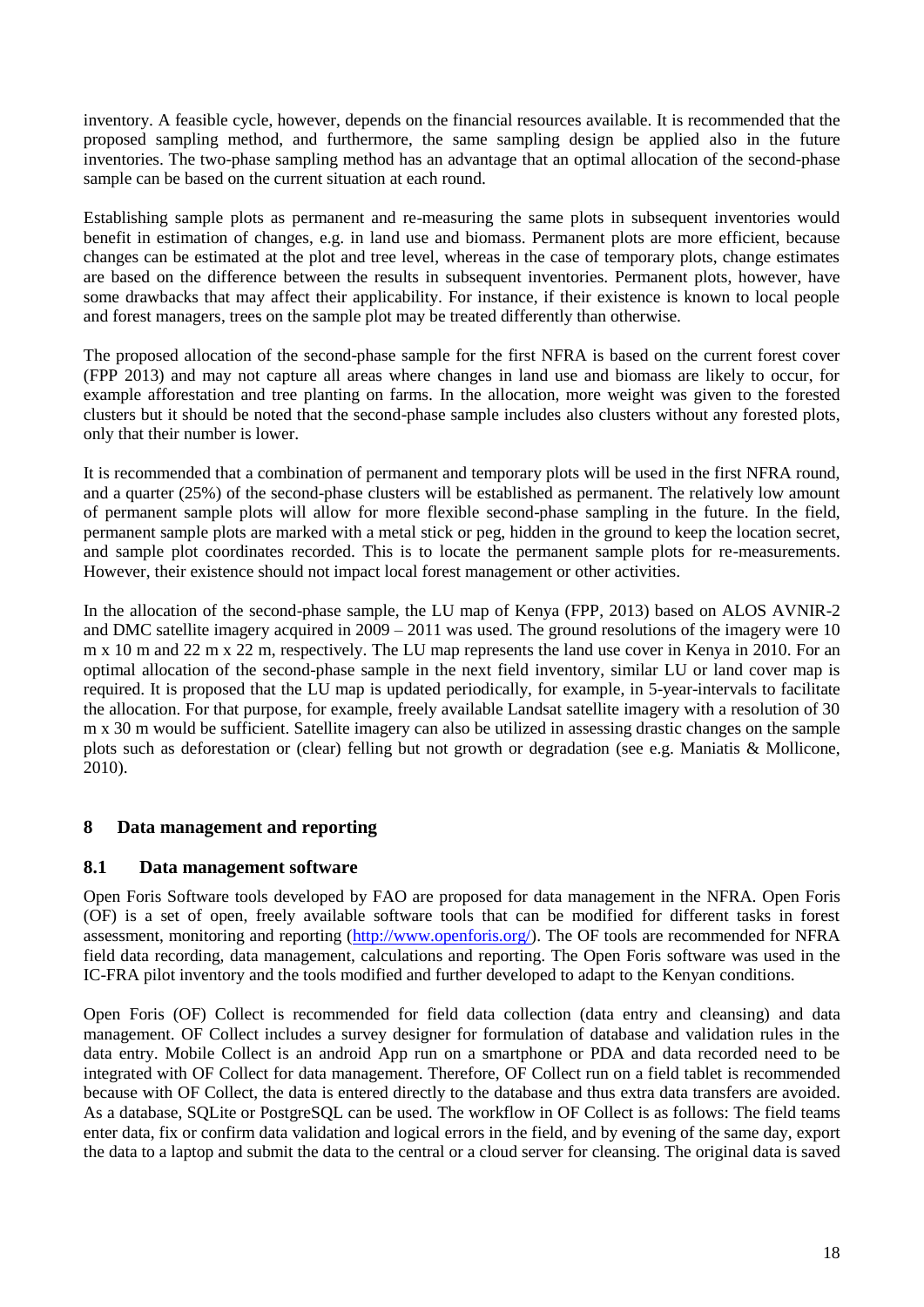for backup. In the data cleansing, expert users nominated for the task and working at the office correct or remove errors and submit data for analyses.

In the data analyses, OF Calc software based on R calculation engine is recommended. OF Calc is fully customizable and enables building of complex data processing chains that are required in calculating country level results from the sample plot measurements. R in turn is an open-source statistical software and also freely available. OF Calc is designed for both experts and end users. Field data can be imported directly from OF Collect to OF Calc. For expert users it is possible to develop the calculation chain, for example, by importing external equations, such as new tree volume and biomass models, and this way continuously improve the accuracy of the results. For end users it is possible to repeat the calculations and look at the results shown as tables, graphs and figures.

Aggregated results from OF Calc can be analysed and visualised using the open-source software Saiku. Saiku provides a user-friendly interface to the data and it can be used for exploring and reporting the results for multiple purposes, for example, for REDD+ and GHG reporting to the UNFCCC.

#### **8.2 Data management system**

A data management system has to be designed as an early step of establishing the NFRA. The data management system should include protocols and documentation for data entry, back-up, data cleansing, archival, data analyses and estimation, and reporting. The NFRA data is ideally stored in a central server to guarantee data integrity and long-term availability for time series calculations. In addition to hardware, software and processes, the data management system should define responsibilities and data sharing policy. It must be clearly defined who can access and modify the data in each step, and who is responsible for each task. This is typically described also in the Quality Handbook, which should include guidelines for all NFRA processes and an organization structure with responsibilities.

In the IC-FRA project, the data management was implemented with the Open Foris software as described above. The OF Collect data entry forms and database developed in the IC-FRA are available and can be easily modified if necessary. For the proposed sampling method, i.e. two-phase sampling for stratification, the estimation and error estimation tools programmed by R are available in OF Calc.

As part of the data management system, data sharing policy for the NFRA needs to be agreed up on. The sample plot data is sensitive because the plot locations are known. With the help of coordinates the plots can be located and identified in the field and connected with, for example, property owners. This may lead to misuse of the sample plot data concerning, for example, value of the growing stock, rare species or biodiversity hotspots. Especially socioeconomics data must be considered carefully because it includes personal information.

Kenyan national legislation and information policy set the guiding principles for data publicity. In Vision 2030, the strategy for transparency and accountability encourages public access to information and data (Kenya, 2007). The NFRA data policy should determine which data can be shared publicly and which are restricted. Generally, aggregated results on forest resources should be public information and easily available for everyone interested, especially to all relevant stakeholders both within the forest sector and across other sectors such as agriculture and tourism. Strengthened sharing and dissemination of forest information is best achieved through a web-based interphase.

In contrast, access to the sample plot data with coordinates could be limited to the NFRA staff or analysts processing the data. Similarly, socioeconomic data should be accessible for specified staff members only. However, it is recommended that the NFRA raw data can be available for research purposes on request. The sample plot data will provide material for various research topics and it can also be used as ground trothing data in RS analyses, for example, in producing forest biomass maps over the country. Because the data has commercial value, a signed agreement determining data ownership and rights of use is recommended when sharing the raw data with an external party.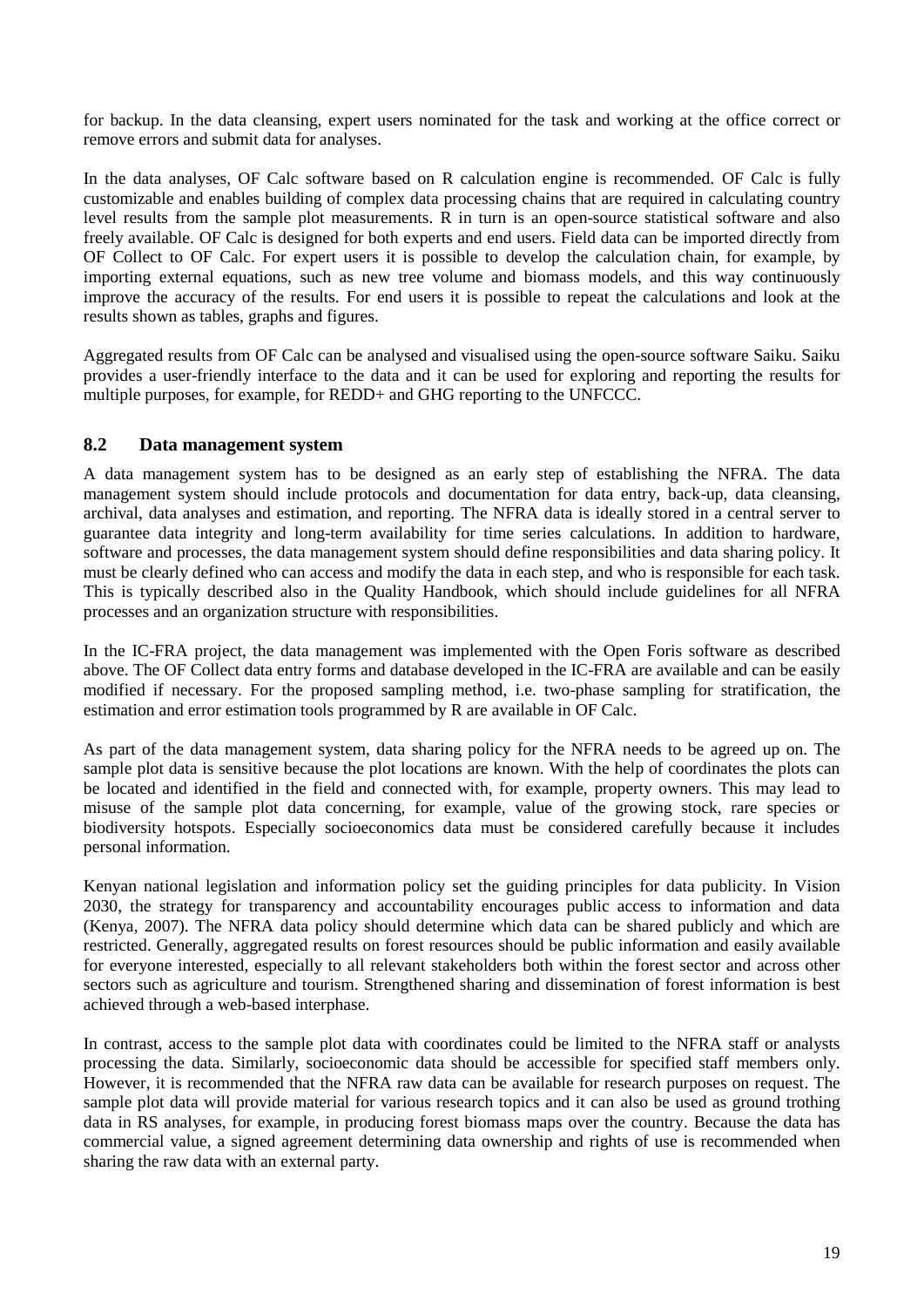## **9 Organization and management**

#### **9.1 Organization structure**

The overall responsibility for the implementation of the NFRA and Monitoring system should be vested in one governmental institution, potentially KFS, and a permanent unit constituted within it to manage and lead the implementation. Whether through reorganizing or establishing a new unit, NFRA staff members should be assigned to their tasks on a long-term basis and exploiting existing expertise in forest inventory and monitoring. Though co-operating with the other government agencies, DRSRS and KEFRI and Universities, it is recommended that in the areas where expertise is outside KFS, staff members are seconded to work for the NFRA unit. An operational NFRA will require also recruiting of new staff.

The NFRA organizational structure should clearly define the responsibilities and duties in the technical implementation. In the NFRA there are clear thematic areas, such as field inventory, laboratory analyses, data management and reporting, forest mapping, and research and development work, which require specific skills. One option is to form the organizational structure according to these thematic areas [\(Figure 5\)](#page-19-0) and set up working groups of experts and technicians with the best capacity to carry out the activities in question. One person should be given the overall responsibility of that thematic area, and for the operational continuity and sustainability, a deputy for him or her nominated. Hereafter these thematic groups are called Technical Working Groups (TWG).

Above the TWGs, a management team is required to plan, facilitate, advise and monitor NFRA activities and to coordinate between TWGs [\(Figure 5\)](#page-19-0). The Management Team is also responsible for financial management and reporting as required at the host institution. One person should be given overall responsibility of the NFRA and he or she should lead the management team. Responsibilities of the management team should include also coordination between collaborating institutions and linking up to national GHG reporting, KNBS and other primary stakeholders and data users.



<span id="page-19-0"></span>**Figure 5.** Organizational structure of the NFRA and Monitoring (NFRAM).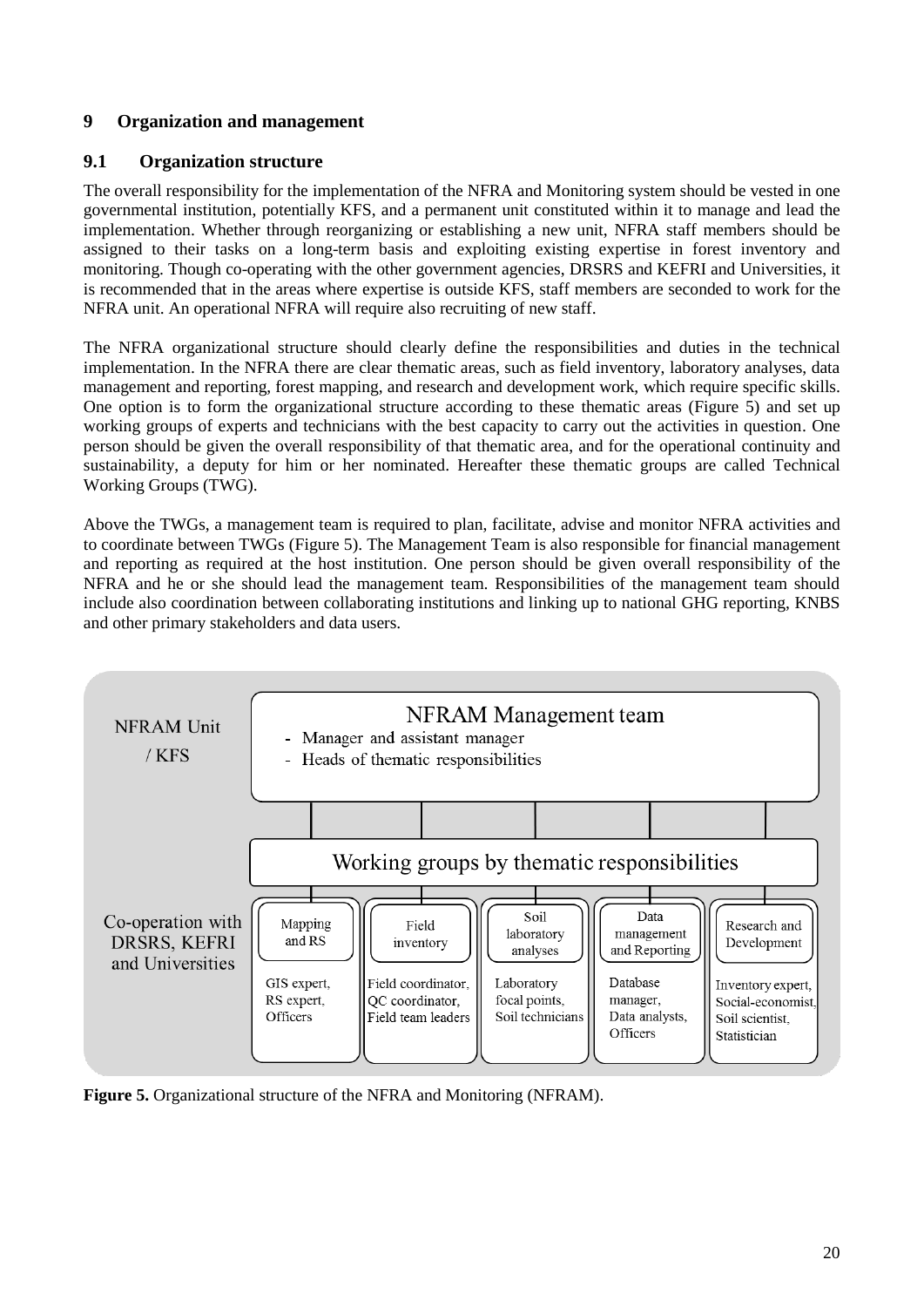#### **9.2 Organization of field inventory**

This proposal concentrates on the technical implementation of the NFRA and therefore, the structure of the key TWG, i.e. Field inventory, is elaborated further. It should be noted that the organizational structure needs to be adapted to the structure of the host institution. Most importantly, the TWGs should work closely together and the roles and responsibilities need to be assigned clearly.

The TWG of Field inventory is responsible for carrying out the sample plot measurements and the socioeconomic survey in the whole country. The TWG should encompass expertise in biophysical measurements and socioeconomics, and there should be an expert responsible for the field work of each subject separately. TWG's responsibilities include preparatory activities before the actual field work, such as procurement of field equipment and training of the field teams, and Quality Control (QC) during the field inventory. The TWG is also responsible for logistics (acquiring and maintenance of equipment, transportation of soil samples from field to the laboratories) and supervision of the field personnel.

The TWG of Field inventory has common interfaces with the other TWGs, and the division of roles is important to guarantee efficient operation. Regarding the data collection software, it is recommended that the TWG of Data management and reporting will take the responsibility of modifying the field survey forms as this is directly linked to the database management. Regarding the soil sampling and SOC analyses, the TWG of Field Inventory should be responsible for the collection and delivery of soil samples to the laboratories and the TWG of Laboratory analyses for the rest, i.e. actual analyses, compiling the results and storing the samples as necessary.

Given the scope of responsibilities and the high number of staff involved in the field work, the TWG of Field inventory should have a structure of two levels. The TWG should consist of the persons responsible and their deputies for the whole field work and separately for biophysical measurements, socioeconomic survey, soil and sediment sampling and QC. The second level under the TWG should comprise field team leaders and QC team leaders. The persons responsible for biophysical measurements and QC are the contact persons to the field team leaders.

The proposed sampling design is based on preconditions that there are 15 field teams working in the field. Each team will comprise of 10 permanent workers and in addition, one or two local casuals hired to help in the field work (clearing brush on the way, measuring trees, soil sampling, etc.). The recommended composition of a field team should include:

- 2 Foresters (one team leader and an assistant team leader);
- $\bullet$  1 2 Rangers (as needed, when needed for security);
- 1 Taxonomist (as needed, when needed);
- 2 Soil technicians:
- 2 Socio-economic interviewers;
- 2 Drivers: and
- $\bullet$  1 2 Casuals to do biophysical measurements (enumerators).

The team composition may differ depending on the region and vegetation type. For example, rangers or taxonomist may not be needed in plantations or in farm forests. One of the foresters is nominated as a team leader and he or she has the overall responsibility of the team's work, measurements, data quality, equipment and logistics.

To guarantee data quality, two Quality Control (QC) teams should be established to re-measure about 5% of the sample plots. The QC teams are similar to the actual field teams but slightly smaller. A QC team is assumed to move in one vehicle. Soil sampling and socioeconomics survey are not repeated in the QC, and therefore, the QC teams do not include soil technicians or socioeconomic interviewers. In addition, the team composition should vary between vegetation types as necessary, for example, more rangers and casuals are needed more in natural forests than in plantations.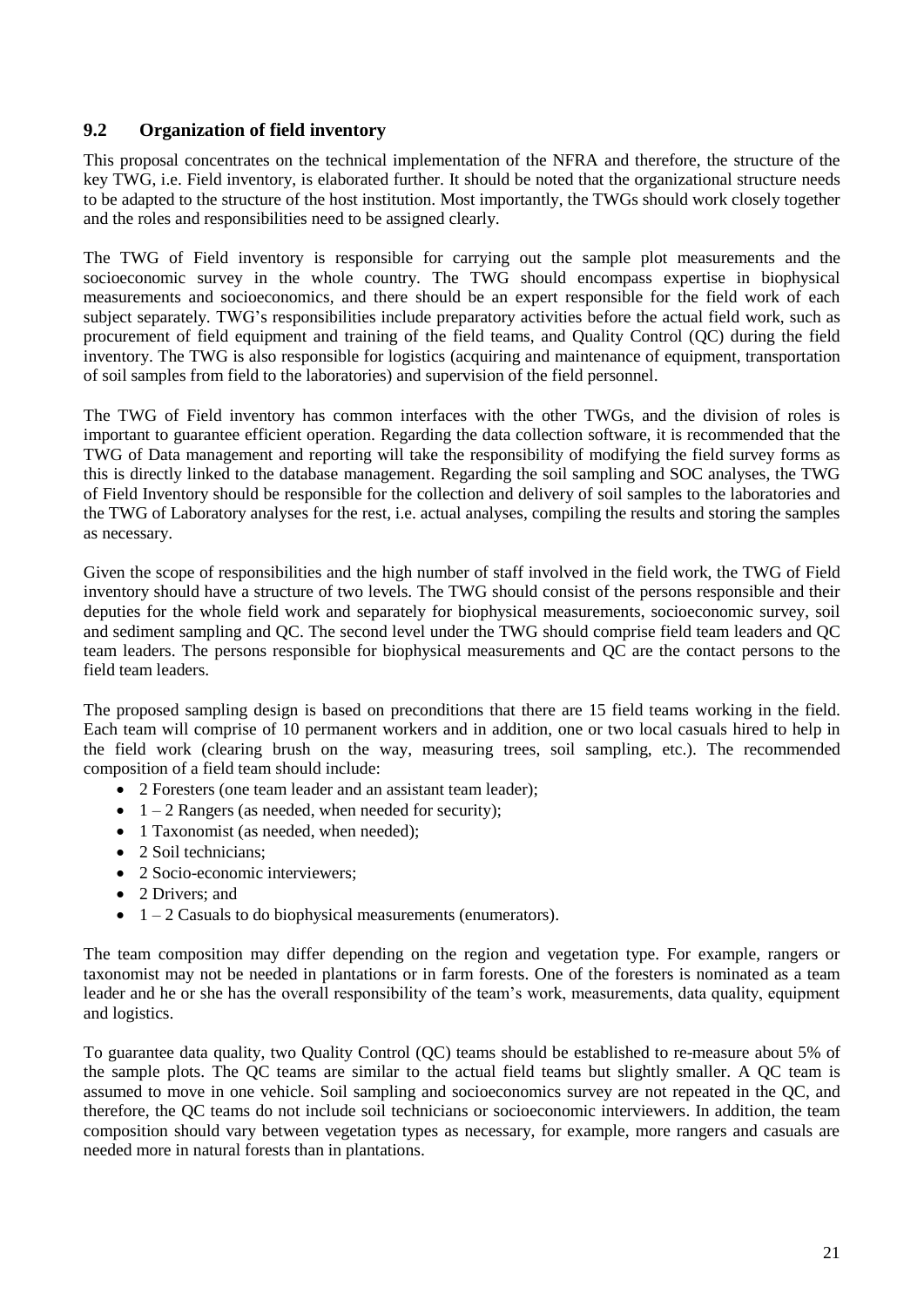## **10 Capacity Building**

#### **10.1 Training of field teams**

Implementation of the NFRA will require a considerable workforce. The field measurements alone will employ 150 staff members (17 teams, 10 members each); of these 32 should be foresters by profession. In addition, 30 soil technicians and 15 taxonomists need to be recruited for the NFRA. Each post in the NFRA should have competence requirements in order to guarantee quality of the work following the competence requirements documented in the NFRA Quality handbook together with the organizational structure. Besides professional competence, training on specified NFRA tasks will be of the utmost importance.

Altogether three weeks' training is recommended in the first year before the actual field work. In case new workers are hired during the three years' inventory period, adequate training has to be organized for them as well. The training should cover all phases of the field work from preparations to the data cleansing. Field team members are trained on the inventory methods, navigation to the plots (use of GPS), field measurements (sample plot, forest and tree measurements, soil sampling), correct use and maintenance of field equipment, and data recording (use of field tablet). The training should include both theoretical and practical sessions where all measurements are practised in the field. Field team members should also be familiarized with personnel issues such as contract of employment (privileges and responsibilities), work safety and practical arrangements of the field work (travel, time schedules, etc.). After the training, the teams should be able to carry out the field work independently, efficiently and correctly according to the field manual and other relevant instructions.

Taking into account the large number of field staff, training in smaller groups is recommended. It is rational that part of the training is separate e.g. for soil technicians to practise the soil sampling, and for socioeconomic interviewers to learn questionnaire technics. The team leaders need the most comprehensive training as they have overall responsibility of the team's work. Together with assistant team leaders (another forester in the team) they should also learn to use all technology applied in the field work such as GPS, data recording and management with Open Foris tools, and Vertex laser hypsometer. Similarly, supervisors should have the same knowledge and it is recommended that in the first year they should be trained thoroughly on how to do the field measurements accurately. The aim is that supervisors and experienced team leaders can be instructors in the future.

The competence of field team members can be verified after the training, for example, by arranging test measurements which the teams should qualify. Supervisors can also join the field teams for the first inventory days and ensure that the measurements are carried out correctly. It is recommended that they visit the teams also during the field work for monitoring and motivation. In any case, team leaders are responsible for controlling and ensuring that the data is collected reliably and the forms filled in properly. If some mistakes are detected, feedback and guidance to the field workers is given directly and immediately. Also QC results should be utilized and more emphasis put on training on how to take measurements that cause most difficulties in the field.

#### **10.2 Research and development**

Implementation and continuous development of the NFRA require national capacity to ensure sustainability and national ownership. The existing human and institutional capacities need to be strengthened and extended to cover identified capacity gaps. Research institutions, especially KEFRI and universities need to be engaged in the development work, for example, to improve calculation chain by providing new species-specific biomass models. The NFRA will offer good opportunities for students to increase their knowledge and skills in forest inventory. To guarantee capacity for NFRA, also in the future, students should be involved in different tasks such as field measurements and data management, and in the form of master and doctoral theses in the NFRA research work, for example, on error sources and accuracy of measurements.

In the IC-FRA project, officers and scientists from four national institutions (KFS, KEFRI, DRSRS and UoE) acquired capacity in planning and carrying out forest inventory, including use of modern equipment in field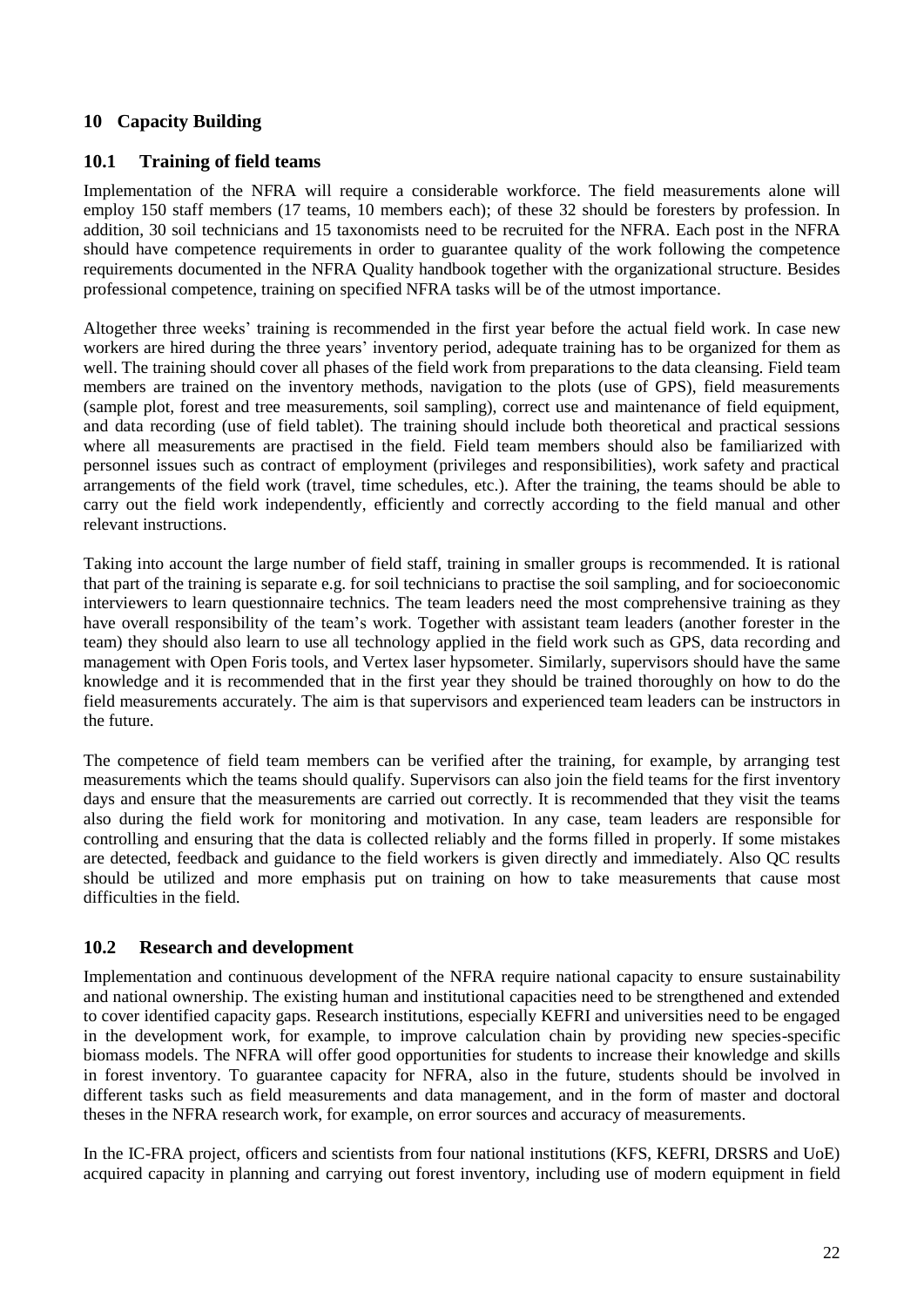measurements and capability to calculate results using Open Foris tools. Four field teams and two QC teams were trained for the field work. Soil technicians in KEFRI Muguga acquired capacity in collecting and analysing soil organic carbon samples and reporting the results. In addition, IT personnel were involved in inventory data management. Altogether ca. 50 staff members were engaged in the IC-FRA project and they acquired capacity required in conducting a NFRA. In addition to increasing the amount of NFRA staff, the following capacity gaps were identified and should be further strengthened:

- Sampling designs, measurements and error estimation;
- $\bullet$  Inventory data analyses, efficient application of the recommended software, especially R;
- Data management with Linux Server and Virtual machine and database system;
- Volume and biomass models for more tree species;
- Volume and biomass models for shrubs and mangroves;
- Adequate infrastructure and personnel; and
- Timely implementation of work plans, administration and operational management.

#### **11 Budget**

The estimated budget for the first NFRA is 784 million KSh (7.13 million Euros), which includes field work, physical assets required, laboratory analyses, data management and reporting, and management costs during the first field inventory [\(Table 7\)](#page-24-0). In the budget for field work, daily allowances (DSAs) of field team (15), QC team (2) and supervisory team (2) members are included but not the wages. This is the same for the other activities; the wages of permanent staff are not included in the budget. Accordingly, the budget shows estimated costs of the NFRA data collection during the first three years but not the cost of establishing a permanent NFRA unit and infrastructure.

It is assumed that the field teams will work for 8 months per year, i.e. there is a break in the field measurements during the rainy season. According to the sampling design and the objective of measuring one cluster per day, 15 teams will be able to accomplish the suggested amount of second-phase clusters approximately in 7,000 days which is a little less than three years. If the teams can not measure all the sample plots of a cluster during one working day, it is assumed that they overnight in the field. In practice, it is recommended that the field teams be flexible and motived enough to work longer hours if needed to finish one cluster per day. Overnighting in the field is recommended only in situations where it takes almost a day to reach the sample plot location and there is no point in waking there twice. On the other hand, there will be clusters with only few forested plots, which are faster to measure. In these cases the field teams should continue measurements on another cluster during the same day. The rates applied in the estimation of travel costs are listed in Table 6.

| Field team member | Per diem (KSh) |
|-------------------|----------------|
| Forester          | 8400           |
| Ranger            | 1000           |
| Soil technician   | 8400           |
| Taxonomist        | 8400           |
| Casual            | 500            |
| Farmer            | 1000           |
| Social economist  | 8400           |
| Driver            | 4900           |

<span id="page-22-0"></span>**Table 6**. Unit cost of NFRA field team members.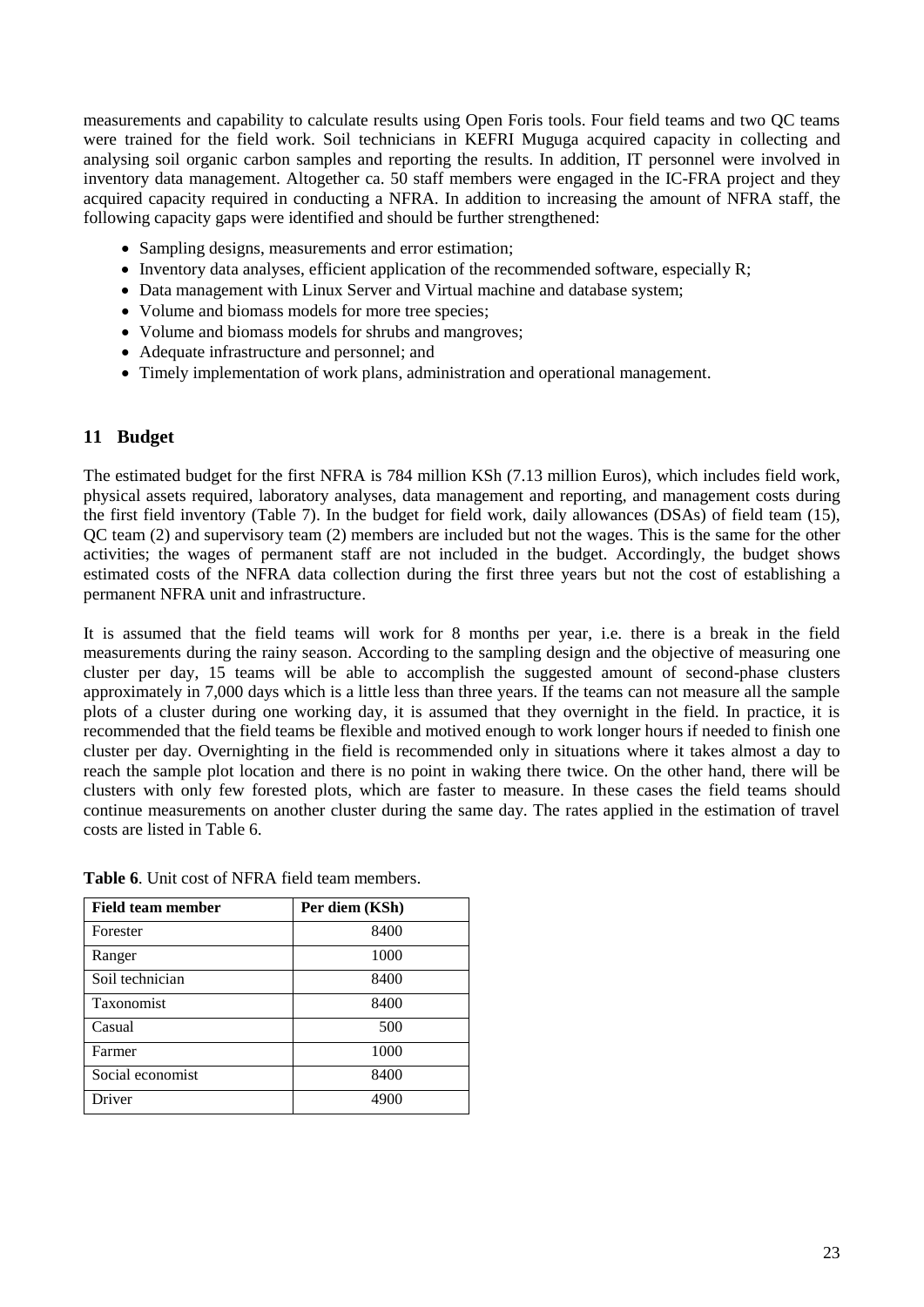The two QC teams are expected to work 3 months per year and the same rates (Table 6) are applied for the QC team members. In addition, two supervisory teams consisting of two senior foresters each are expected to visit the field teams during the field measurements. The estimated budget includes four 5 days travel per year with a rate of 10,500 KSh for a supervisor.

The budget for fixed assets includes procurement of required inventory equipment for 15 field teams and 2 QC teams, laboratory equipment to facilitate organic carbon analyses in four soil laboratories, and vehicles for the field teams [\(Table 7\)](#page-24-0). A list of inventory equipment required by each team is in the Field Manual (Appendix 2), including toughpads and laptops for recording biophysical measurements and socioeconomics data, respectively. In the IC-FRA project, inventory equipment and toughpads were purchased for five field teams. These and other existing equipment should be utilized as well. In the field work, equipment wear out and extra items are needed for backup.

Procurement of new vehicles for the field teams constitutes a considerable cost in the budget (181 million KSh). Half of this amount and part of the running costs could be saved if one field team could move with one vehicle. A full team however consists of 12 members if rangers and a taxonomist are included. In addition, 2 socioeconomic interviewers need to move independently between households around a cluster during a work day. Careful planning of logistics is extremely important because the socioeconomics survey is carried out only on part of the clusters, and a taxonomist or rangers are not needed in all vegetation types. For costefficiency, a team should use only one vehicle whenever possible.

In the estimated budget, the share of NFRA data collection and SOC analyses is 747 million KSh (6.79 million Euros) [\(Table 7\)](#page-24-0). The remaining part of the budget consists of data management and operational management costs. It is assumed that 6 skilled IT persons will be hired to help in data cleansing and calculations in the first NFRA round. Enough permanent NFRA staff should be recruited and trained to conduct the data analyses and reporting in the future. Costs of further capacity building in data management are however not included in this budget.

Operational management of the NFRA will be a major challenge, especially in the first round. A great deal of planning and preparations before the field work is imperative. These include recruiting staff, procurement, training, extensive communication, creating awareness about the NFRA and contacting local administration about forthcoming field work. The estimated budget for the management includes lump sums for the running costs but again, not staff wages [\(Table 7\)](#page-24-0).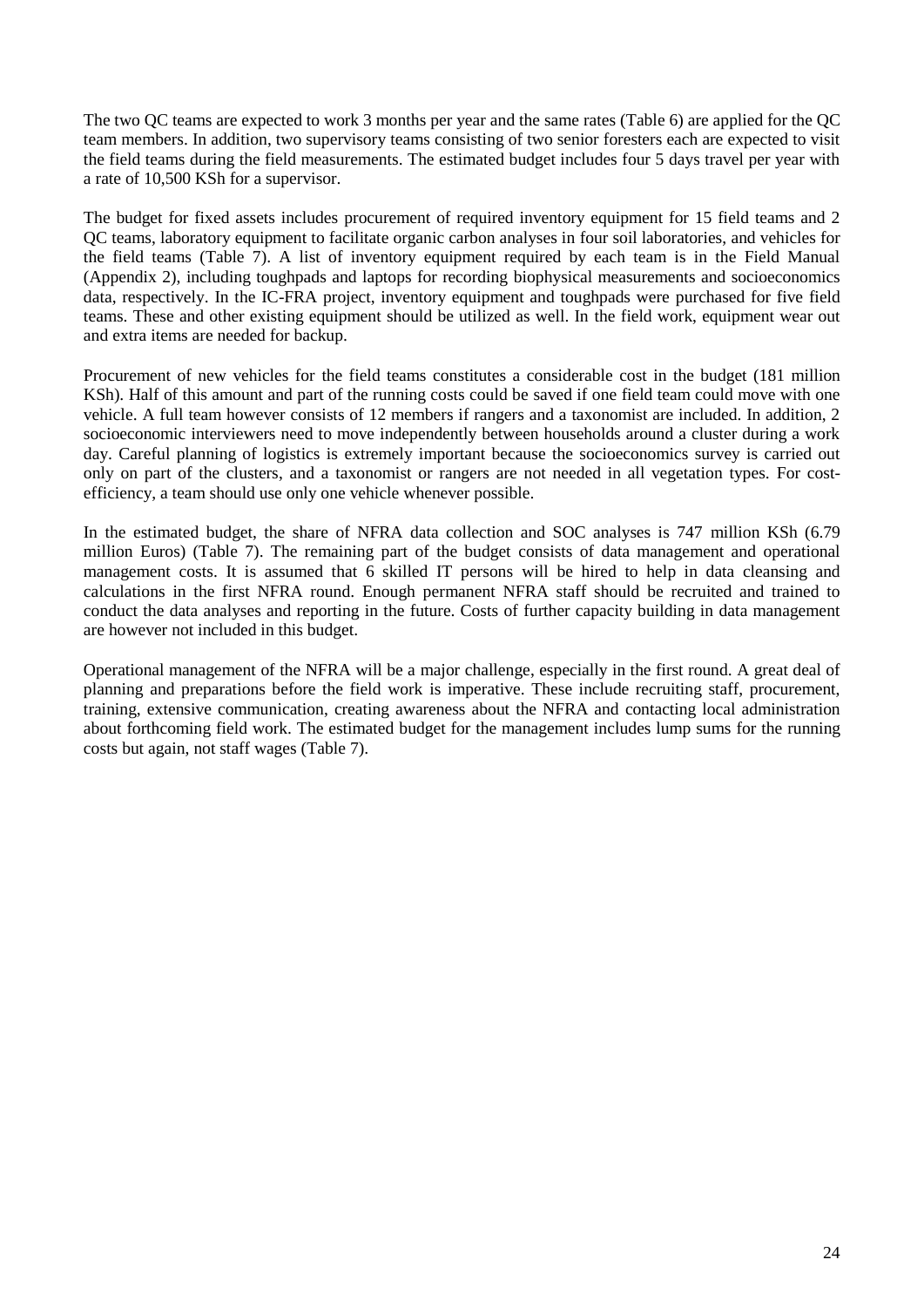**Table 7**. NFRA budget for the first field inventory by years.

<span id="page-24-0"></span>

|                                                                   | Year 1       |         | Year 2 |           | Year 3  |           | Year 4                                                                              |         | <b>Total costs</b> |            |            |               |             |
|-------------------------------------------------------------------|--------------|---------|--------|-----------|---------|-----------|-------------------------------------------------------------------------------------|---------|--------------------|------------|------------|---------------|-------------|
| Item                                                              | No of units  |         |        |           |         |           | Total (EUR) No of units Total (EUR) No of units Total (EUR) No of units Total (EUR) |         | N <sub>o</sub>     | Unit costs | Unit       | Total (EUR)   | Total (Ksh) |
| NFRA Biophysical inventory and socio economics survey, field work |              |         |        |           |         |           |                                                                                     |         |                    |            |            |               |             |
| DSAs for field team members, 15 teams                             | 1 100        | 634 700 | 2400   | 1 384 800 | 2 4 0 0 | 1 384 800 | 1 100                                                                               | 634 700 | 7000               | 577 Days   |            | 4 039 000     | 444 290 000 |
| DSAs for OC team members, 2 teams                                 | 60           | 26 700  | 120    | 53 400    | 120     | 53 400    | 50                                                                                  | 22 250  | 350                | 445 Days   |            | 155 750       | 17 132 500  |
| DSAs for supervisory team, 2 teams, 5 days/2 months               | 20           | 4 9 6 0 | 40     | 9920      | 40      | 9 9 2 0   | 20                                                                                  | 4 9 6 0 | 120                | 248 Days   |            | 29 760        | 3 273 600   |
| Fixed assets for field teams:                                     |              |         |        |           |         |           |                                                                                     |         |                    |            |            |               |             |
| - Inventory equipment for field teams                             | 15           | 106 800 |        |           |         |           |                                                                                     |         | 15                 | 7 1 2 0    |            | 106 800       | 11 748 000  |
| - Inventory equipment for QC teams                                | $\mathbf{2}$ | 10 000  |        |           |         |           |                                                                                     |         | 2                  | 5 0 0 0    |            | 10 000        | 1 100 000   |
| - PDA/Toughpad                                                    | 17           | 54 400  |        |           |         |           |                                                                                     |         | 17                 | 3 200      |            | 54 400        | 5 984 000   |
| - Radio phones                                                    | 17           | 6800    |        |           |         |           |                                                                                     |         | 17                 | 400        |            | 6800          | 748 000     |
| $-GPS$                                                            | 17           | 5 100   |        |           |         |           |                                                                                     |         | 17                 | 300        |            | 5 100         | 561 000     |
| - Laptop                                                          | 17           | 15 300  |        |           |         |           |                                                                                     |         | 17                 | 900        |            | 15 300        | 1683000     |
| Vehicle                                                           | 33           | 1650000 |        |           |         |           |                                                                                     |         | 33                 | 50 000     |            | 1 650 000     | 181 500 000 |
| Vehicle running costs (fuel, service, etc.)                       |              | 45 600  |        | 99 200    |         | 99 200    |                                                                                     | 45 400  |                    |            |            | 289 400       | 31 834 000  |
| Communication (internet and phones)                               |              | 3 3 0 0 |        | 6500      |         | 6500      |                                                                                     | 3 3 0 0 |                    |            |            | 19 600        | 2 156 000   |
| Maintenance of field equp., miscellaneous                         |              | 2 500   |        | 5 0 0 0   |         | 5 000     |                                                                                     | 2 500   |                    |            |            | 15 000        | 1 650 000   |
| <b>Total field work costs</b>                                     |              | 2566160 |        | 1558820   |         | 1558820   |                                                                                     | 713 110 |                    |            |            | 6396910       | 703 660 100 |
| <b>Training of field teams</b>                                    |              |         |        |           |         |           |                                                                                     |         |                    |            |            |               |             |
| DSAs for team members, 15 teams, 3 weeks                          | 225          | 129 825 |        |           |         |           |                                                                                     |         | 225                | 577 Days   |            | 129 825       | 14 280 750  |
| DSAs for OC team members, 2 teams, 3 weeks                        | 30           | 13 350  |        |           |         |           |                                                                                     |         | 30                 | 445 Days   |            | 13 350        | 1 468 500   |
| DSAs for supervisory team members, 2 teams, 3 weeks               | 30           | 7440    |        |           |         |           |                                                                                     |         | 30                 | 248 Days   |            | 7440          | 818 400     |
| Vehicle running costs (fuel, service, etc.)                       |              | 10 200  |        |           |         |           |                                                                                     |         |                    |            |            | 10 200        | 1 122 000   |
| Communication, venue, miscellaneous                               |              | 8 0 0 0 |        |           |         |           |                                                                                     |         |                    |            |            | 8 0 0 0       | 880000      |
| <b>Total training costs</b>                                       |              | 168 815 |        |           |         |           |                                                                                     |         |                    |            |            | 168 815       | 18 569 650  |
| Laboratory analyses of soil, litter and woody derbis              |              |         |        |           |         |           |                                                                                     |         |                    |            |            |               |             |
| Transportation of soil, litter and woody debris samples           |              | 1500    |        | 3 0 0 0   |         | 3 0 0 0   |                                                                                     | 1500    |                    |            |            | 9 0 0 0       | 990 000     |
| Analysing Upland soils                                            |              | 22 500  |        | 45 000    |         | 45 000    |                                                                                     | 22 500  |                    |            |            | 135 000       | 14 850 000  |
| Analysing Mangrove sediments                                      |              | 1 1 5 0 |        | 2 3 0 0   |         | 2 3 0 0   |                                                                                     | 1 1 5 0 |                    |            |            | 6 9 0 0       | 759000      |
| Fixed assets for 4 soil laboratories:                             |              | 62 800  |        |           |         |           |                                                                                     |         | $\overline{4}$     | 15700      |            | 62 800        | 6 908 000   |
| Maintenance and calibration of lab. equipment                     |              | 2000    |        | 4 0 0 0   |         | 4 0 0 0   |                                                                                     | 2000    |                    |            |            | 12 000        | 1 320 000   |
| <b>Total laboratory analyses</b>                                  |              | 89 950  |        | 54 300    |         | 54 300    |                                                                                     | 27 150  |                    |            |            | 225 700       | 24 827 000  |
| Data management and reporting                                     |              |         |        |           |         |           |                                                                                     |         |                    |            |            |               |             |
| 6 Skilled casuals                                                 | 36           | 8640    | 72     | 17 280    | 72      | 17 280    | 72                                                                                  | 17 280  | 252                |            | 240 Months | 60480         | 6 652 800   |
| Meetings, communication, miscellaneous                            |              | 5 000   |        | 5 0 0 0   |         | 5 0 0 0   |                                                                                     | 5 000   |                    |            |            | 20 000        | 2 200 000   |
| <b>Total data management</b>                                      |              | 13 640  |        | 22 280    |         | 22 280    |                                                                                     | 22 280  |                    |            |            | 80 480        | 8852800     |
| Management                                                        |              |         |        |           |         |           |                                                                                     |         |                    |            |            |               |             |
| Meetings and workshops (launch)                                   |              | 10 000  |        | 5 0 0 0   |         | 5 0 0 0   |                                                                                     | 10 000  |                    |            |            | 30 000        | 3 300 000   |
| Communication, miscellaneous                                      |              | 3 000   |        | 5 0 0 0   |         | 5 0 0 0   |                                                                                     | 3 000   |                    |            |            | 16 000        | 1760000     |
| <b>Total management</b>                                           |              | 13 000  |        | 10 000    |         | 10 000    |                                                                                     | 13 000  |                    |            |            | 46 000        | 5 060 000   |
|                                                                   |              |         |        |           |         |           |                                                                                     |         |                    |            |            |               |             |
| <b>Total</b>                                                      |              | 2851565 |        | 1645400   |         | 1 645 400 |                                                                                     | 775 540 |                    |            |            | 6917905       | 760 969 550 |
| Contingency $(3 \%)$                                              |              | 85 547  |        | 49 362    |         | 49 362    |                                                                                     | 23 26 6 |                    |            |            | 207 537       | 22 829 087  |
| <b>TOTAL</b>                                                      |              | 2937112 |        | 1694762   |         | 1694762   |                                                                                     | 798 806 |                    |            |            | 7 1 2 5 4 4 2 | 783 798 637 |